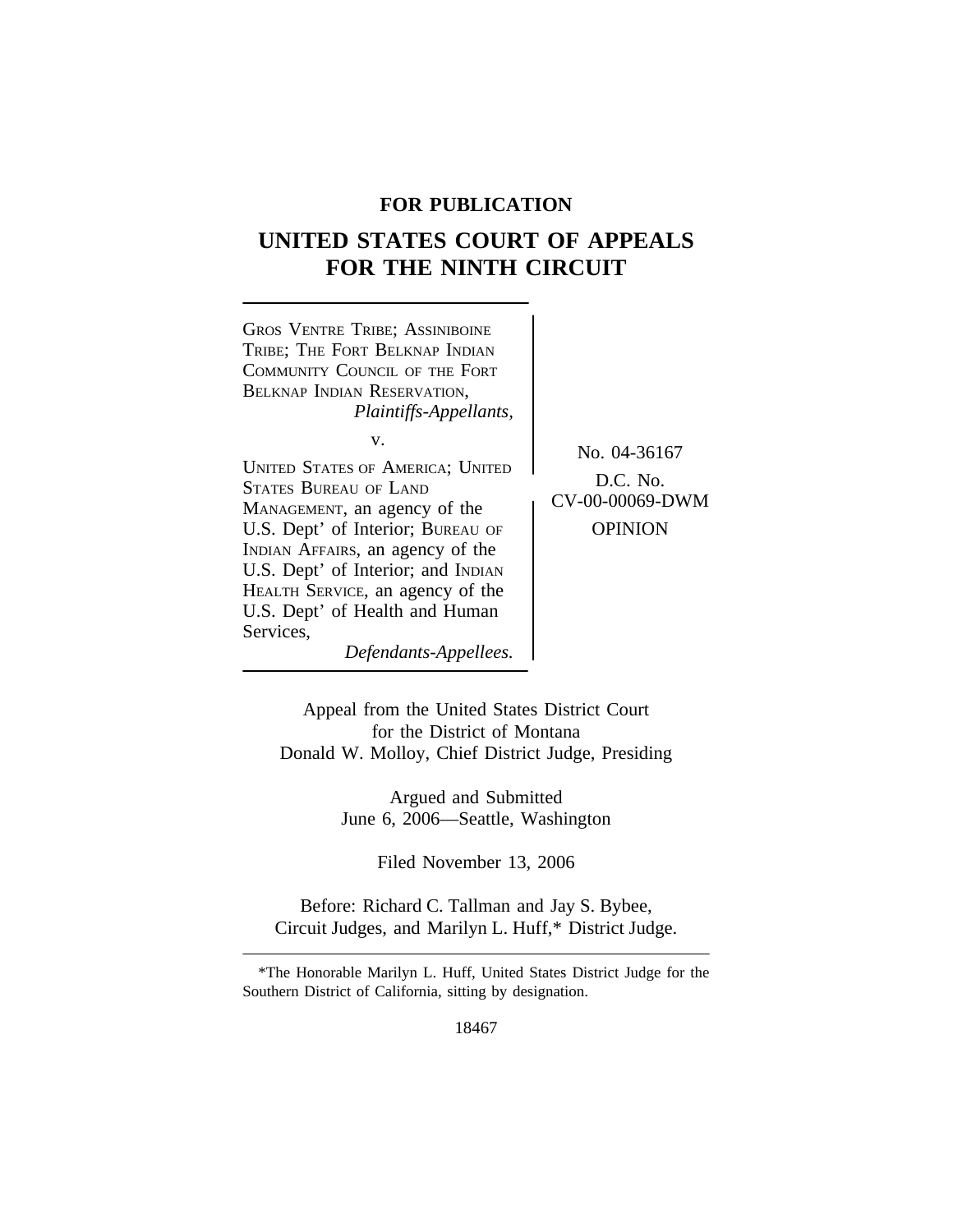Opinion by Judge Tallman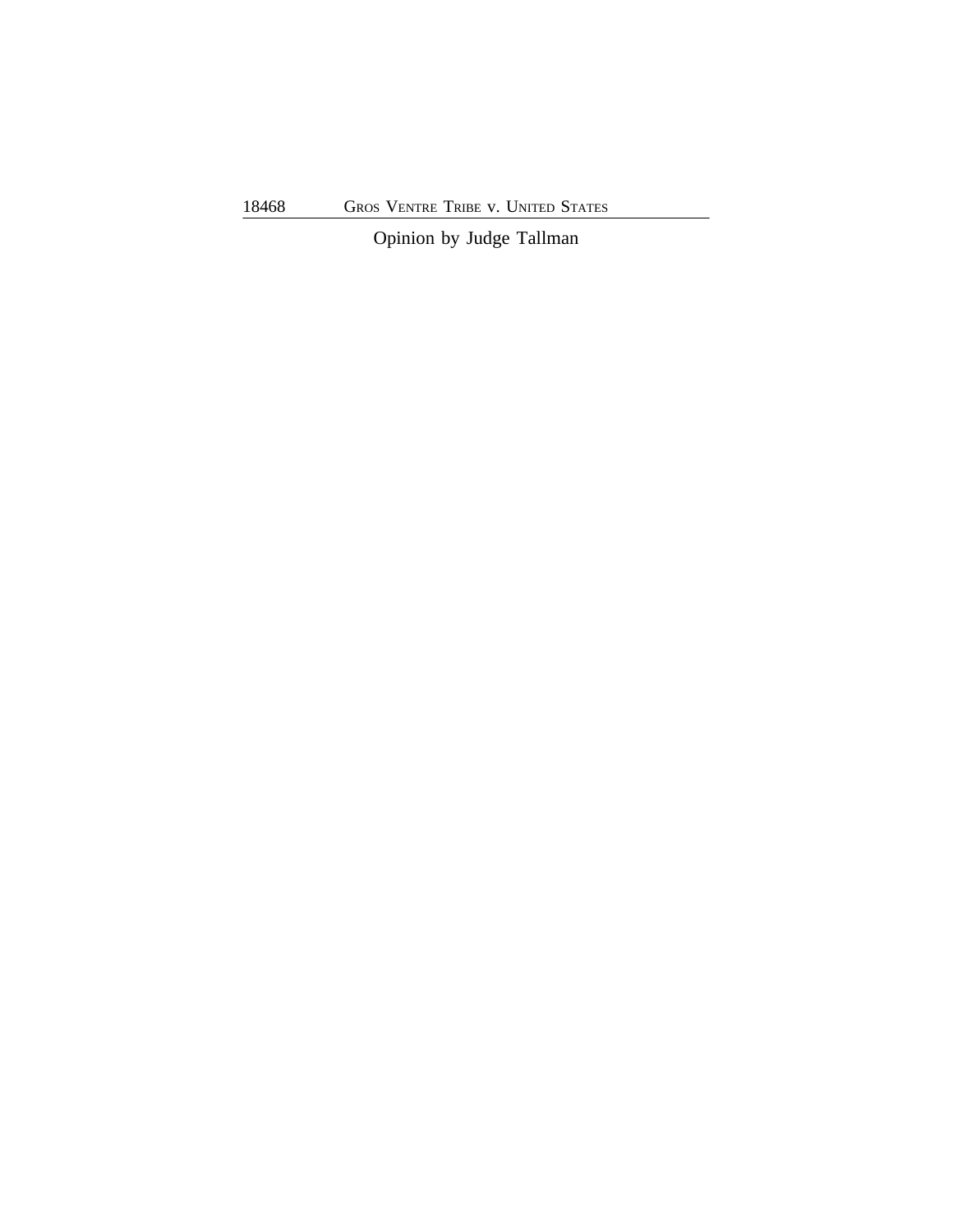### **COUNSEL**

Michael D. Axline, Western Environmental Law Center, Sacramento, California, for the plaintiffs-appellants.

John E. Arbab, Trial Attorney, Department of Justice, Environment and Natural Resources Division, Washington, D.C., for the defendants-appellees.

# **OPINION**

#### TALLMAN, Circuit Judge:

Appellants Gros Ventre Tribe, Assiniboine Tribe, and the Fort Belknap Indian Community Council (collectively "the Tribes") appeal the district court's order granting summary judgment for the United States. The Tribes filed suit in the District of Montana against the United States, its Bureau of Land Management ("BLM"), the Bureau of Indian Affairs, and the Indian Health Service (collectively "the government"), alleging that the government had violated specific and general trust obligations to protect tribal trust resources (primarily water rights) by authorizing and planning to expand two cyanide heap-leach gold mines located upriver from the Tribes' reservation. We affirm.

The Tribes urge a theory of liability conflating general trust law principles with an attack on agency inaction under the Administrative Procedure Act ("APA"). *See* 5 U.S.C. § 706(1). But none of the treaties cited by the Tribes impose a specific duty on the United States to regulate third parties or non-tribal resources for the benefit of the Tribes. Because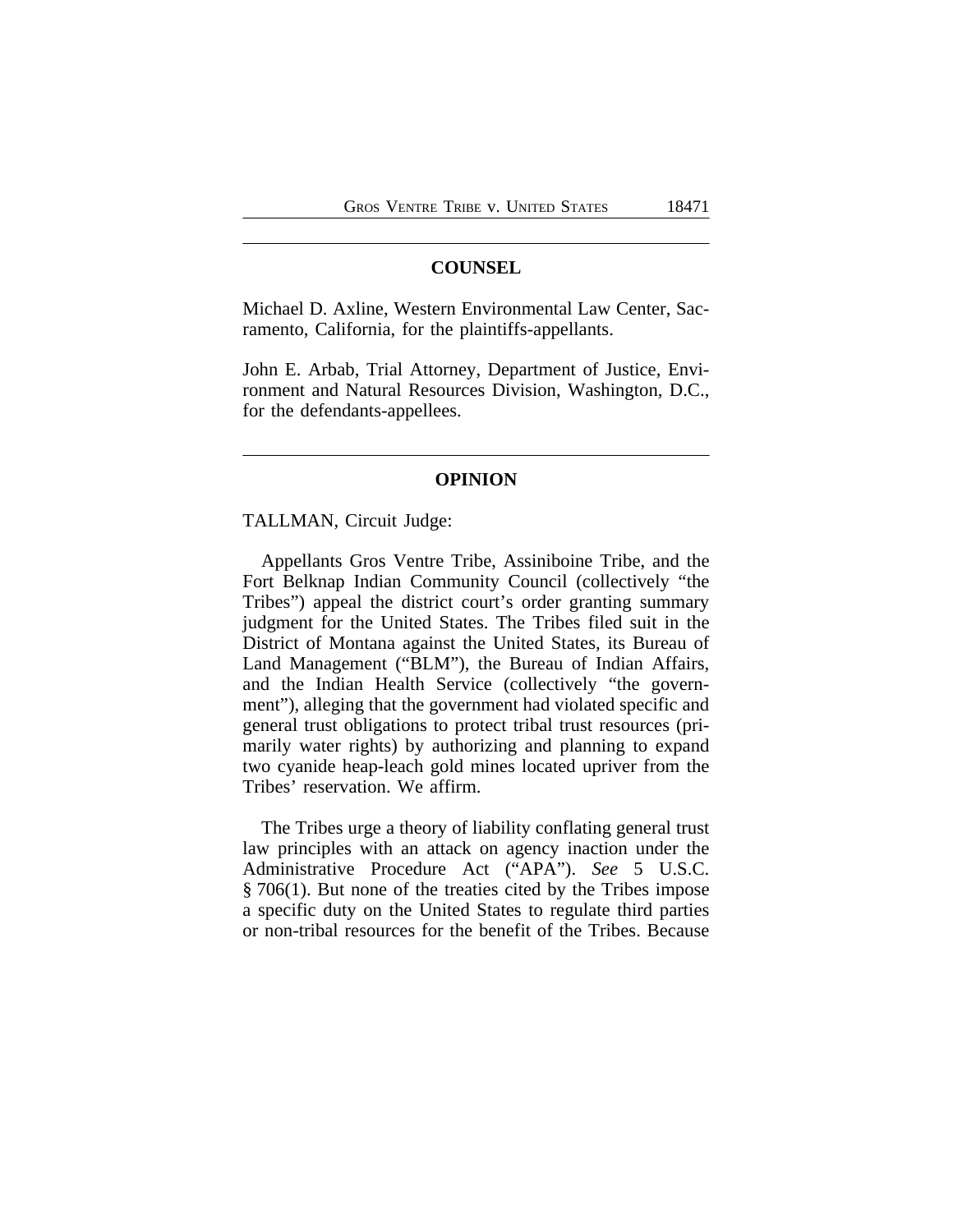the government's general trust obligations must be analyzed within the confines of generally applicable statutes and regulations, we reject the suggestion to create by judicial fiat a right of action Congress has not recognized by treaty or statute. Therefore, because the Tribes do not have a cognizable non-APA claim, we agree with the district court that the Tribes are required to comply with the APA's "final agency action" requirement. *See id.* § 704. We also hold that after bifurcating the trial into a liability and remedy phase, the district court did not abuse its discretion by granting the government's motion for summary judgment upon conclusion of the liability phase.

# I

#### A

The Gros Ventre and Assiniboine Tribes reside on the Fort Belknap Indian Reservation ("Reservation") located in northcentral Montana. Pertinent to this appeal is the fact that in 1851 seven different Indian nations, including the two Tribes, signed the Treaty of Fort Laramie. The Indian nations had "assembled for the purpose of establishing and confirming peaceful relations amongst themselves," and, by signing the treaty, they "agree[d] to abstain in future from all hostilities whatever against each other, to maintain good faith and friendship in all their mutual intercourse, and to make an effective and lasting peace." Treaty of Fort Laramie art. 1, Sept. 17, 1851, 11 Stat. 749. The Tribes also formally recognized "the right of the United States Government to establish roads, military and other posts, within their respective territories." *Id.* at art. 2. In return, the United States agreed to "protect the . . . Indian nations against the commission of all depredations by the people of the said United States." *Id.* at art. 3. The Treaty of Fort Laramie did not convey any land to the Indians "but instead chiefly represented a covenant among several tribes which recognized specific boundaries for their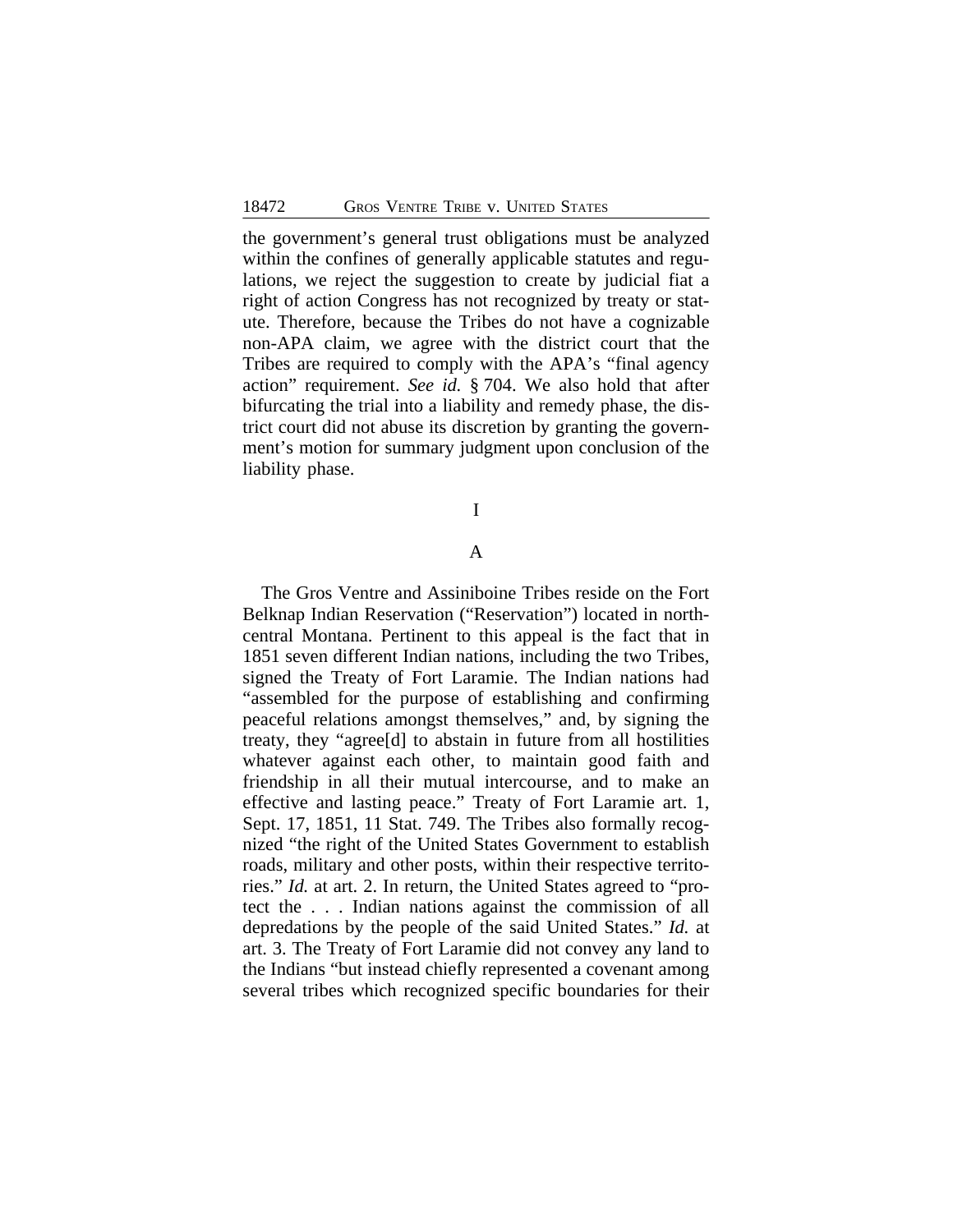respective territories." *Montana v. United States*, 450 U.S. 544, 553 (1981).

The United States made a similar promise to protect the Tribes and their territory in the 1856 Treaty with the Blackfeet. The Tribes "agree[d] that citizens of the United States may live in and pass unmolested through the countries respectively occupied and claimed by them." Treaty with the Blackfeet art. 7, Oct. 17, 1855, 11 Stat. 657. The United States agreed to be "bound to protect said Indians against depredations and other unlawful acts which white men residing in or passing through their country may commit." *Id.*

In 1888, Congress ratified an agreement to reduce the territory of the Gros Ventre, Piegan, Blood, Blackfeet, and River Crow Indian Tribes. *See* An Act to Ratify and Confirm an Agreement with the Gros Ventre, ch. 213, May 1, 1888, 25 Stat. 113. In return, Congress created the original Fort Belknap Indian Reservation, an area of land specifically set aside for the use and enjoyment of the Indian tribes. Although a reduction of their former territory, the original Fort Belknap Indian Reservation included the Little Rocky Mountains of Montana, a location long used by the Tribes for subsistence, social, and religious purposes.

In the early 1880s, prior to the formation of the original Fort Belknap Indian Reservation, gold was discovered on the southern slopes of the Little Rocky Mountains. Congress soon realized that the larger part of the mineral-bearing country was located within the boundaries of the newly delineated Fort Belknap Indian Reservation. In 1896, Congress ratified what later became known as the "Grinnell Agreement," wherein the Tribes agreed to relinquish all right, title, and interest to the mineral-bearing portion of the Little Rocky Mountains in return for certain monetary considerations. Agreement with the Indians of the Fort Belknap Indian Reservation in Montana, ch. 398, 29 Stat. 350 (1895). While not articulated in the agreement ratified by Congress, it was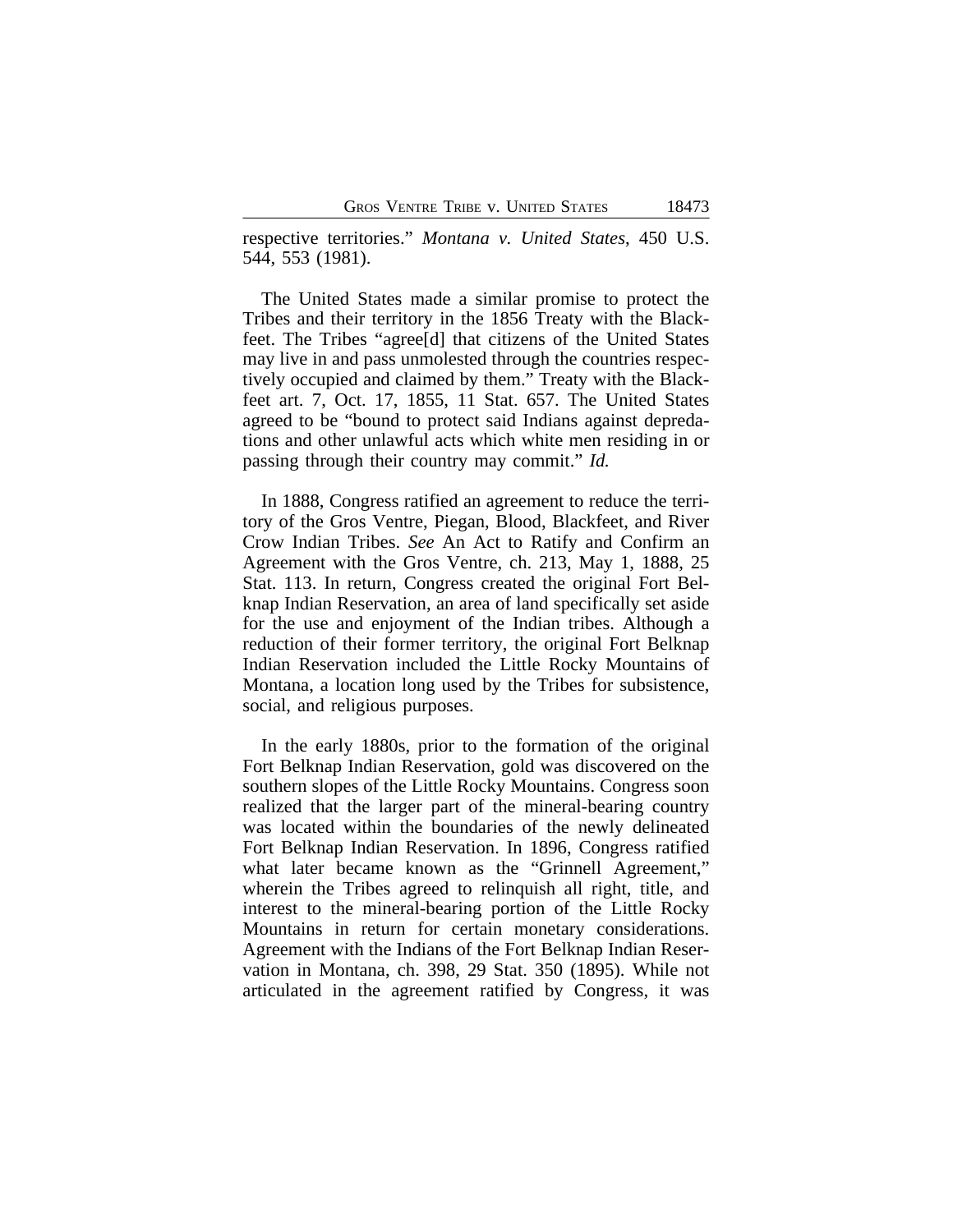reported to the Senate that the commission authorized to negotiate with the Fort Belknap Indian tribes had assured the tribes that they "would not be giving up any of their timber or grasslands . . . and that they would have ample water for all their needs." S. Doc. No. 54-117, at 3-4 (1896). Within the next ten years, the Little Rocky Mountains mining district became Montana's largest gold producer.

The advent of cyanide heap-leach technology,**<sup>1</sup>** in conjunction with a sharp rise in gold prices, prompted the development of open pit mining operations beginning in the late 1970s. In 1979, the Montana Department of State Lands issued permits to Zortman Mining, Inc. ("ZMI"), a wholly owned subsidiary of Pegasus Gold, Inc. ("Pegasus"), authorizing the Zortman and Landusky cyanide heap-leach mines. Both mines are located near the southern boundary of the Reservation. The BLM did not establish federal regulations controlling the operation of mines on public lands until 1981. At that time, the BLM approved the Zortman and Landusky mines as pre-existing authorizations under its newly promulgated regulations. The BLM issued a Plan of Operation for each mine, and both plans were amended numerous times between 1979 and 1991.

In 1992, ZMI proposed to expand the Zortman mine. In the course of reviewing the proposed Zortman expansion, the

**<sup>1</sup>**Cyanide heap leaching is a process used to recover microscopic gold particles typically found in low-grade ore deposits. The process includes drilling, blasting and crushing low-grade ore. The ore is then transferred to a leach pad, a carefully constructed series of flat-topped heaps that is lined with plastic and/or clay to try and prevent the loss of solution. The leach pad is also constructed in lifts, which are sequentially sprayed with a cyanide solution. Once processed, a "pregnant solution" containing the gold particles is collected, processed in tanks or treatment cells, and heated in a furnace to form impure gold/silver ore bars for further refinement. U.S. DEP'T OF INTERIOR, BUREAU OF LAND MGMT. & MONT. DEP'T OF ENVTL QUALITY, FINAL ENVTL. IMPACT STATEMENT, ZORTMAN AND LANDUSKY MINES, RECLAMATION PLAN MODIFICATIONS AND MINE LIFE EXTENSIONS 1-10 (1996) [hereinafter 1996 FEIS].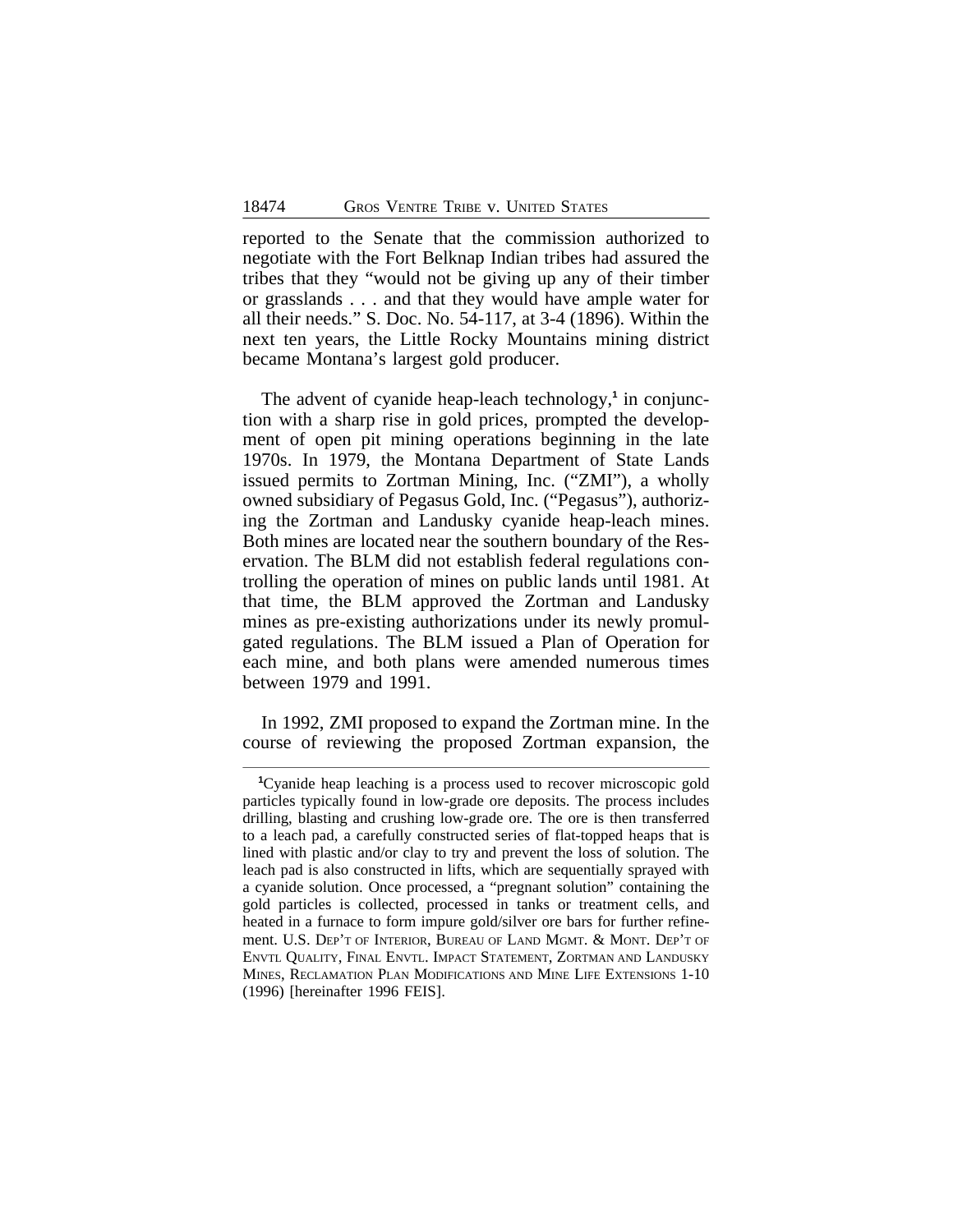BLM and the Montana Department of State Lands determined that acid rock drainage ("ARD")**<sup>2</sup>** had become a widespread problem at both the Zortman and Landusky mines. Despite these findings, in 1996, the BLM and the Montana Department of Environmental Quality**<sup>3</sup>** issued an Environmental Impact Statement ("EIS") and Record of Decision ("ROD") approving a proposed expansion of mining operations at both locations. In late 1996, the Tribes appealed that decision to the Interior Board of Land Appeals ("IBLA"). In 1998, before the IBLA issued a decision on the merits, Pegasus and ZMI filed for bankruptcy. Consequently, the companies abandoned their plans to expand and announced that they would reclaim and close the mines. Ultimately, the IBLA found that the 1996 ROD did not comply with the National Environmental Policy Act ("NEPA"), the Federal Land Policy and Management Act ("FLPMA"), or the government's trust obligations to the Tribes. *See Island Mountain Protectors*, 144 IBLA 168 (May 29, 1998).

On June 1, 1998, the BLM issued a second ROD requiring reclamation of existing disturbances using agency-developed mitigation tactics. In doing so, it rescinded the 1996 ROD authorizing mine expansion. Because the BLM relied on the 1996 EIS in preparing the 1998 ROD, the IBLA denied the BLM's motion for reconsideration and vacated the 1998 ROD on the same grounds it had cited to vacate the earlier decisions. In response to the IBLA's decision, the BLM and the State of Montana engaged in consultation with the Tribes. The agency issued a Final Supplemental Environmental Impact Statement ("SEIS") in 2001 and signed a new ROD in May 2002.

**<sup>2</sup>**ARD occurs when rock containing sulfides is exposed to air and water during mining operations. The water becomes acidic, sometimes containing metals such as lead, arsenic, zinc, copper, and silver. Bacteria present in mine water can accelerate the rate of acid generation because of their ability to oxidize sulfide-bearing materials. 1996 FEIS, 1-9.

**<sup>3</sup>**The Montana Department of Environmental Quality is the successor agency to the Montana Department of State Lands.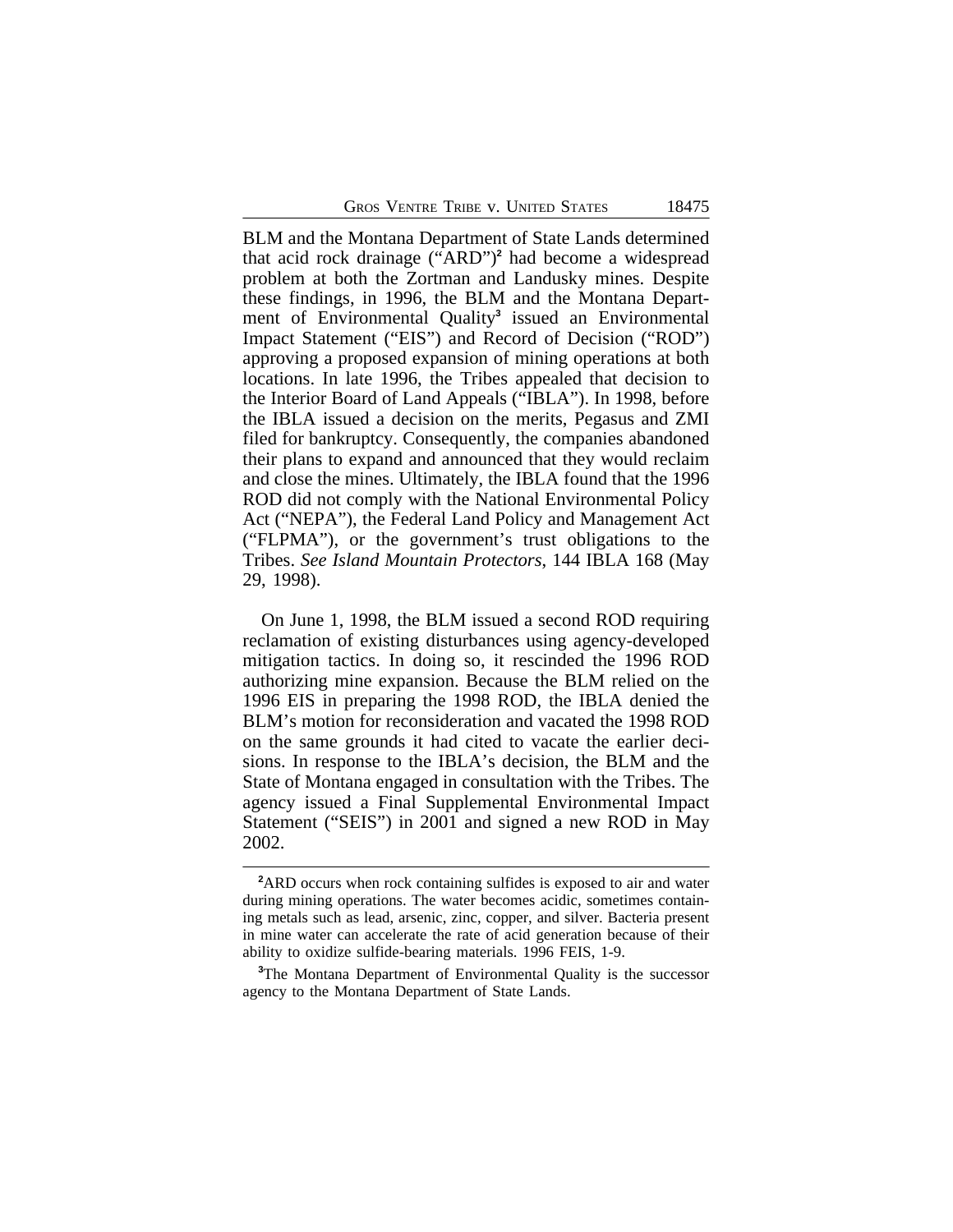#### B

In April 2000, the Tribes filed suit claiming that the government breached its trust responsibility to the Tribes by approving, permitting, and failing to reclaim the Zortman and Landusky mines, the operation of which had diminished and continues to diminish the quality and quantity of water resources available to the Tribes. The Tribes further alleged that the government failed to consult with the Tribes, and consider their spiritual, cultural, and religious interests in the Little Rocky Mountains. According to the Tribes, the government breached its common law trust obligations by failing to take action that it was legally required to take, or by acting in a fashion that was arbitrary, capricious, an abuse of discretion, or otherwise not in accordance with the law. *See* 5 U.S.C. § 706. The Tribes filed an equitable action, asking the district court to (1) declare that the government violated its fiduciary duty to protect tribal trust resources, (2) find that the government's failure to comply with the NEPA and other statutory mandates constituted an unnecessary and undue degradation in violation of the FLPMA, (3) issue a writ of mandamus compelling the government to comply with its trust responsibilities, and (4) enjoin the government from further destruction of tribal trust resources.

On January 29, 2001, the district court denied the government's motion to dismiss for lack of subject matter jurisdiction or failure to state a claim. The government had argued that the Tribes' claims were subject to all of the requirements of the APA. Consequently, the government asserted that the district court lacked jurisdiction to consider any claim that did not involve a "final agency action" and that the "final agency actions" that had occurred prior to 1994 were barred by the six-year statute of limitation.

The Tribes countered by arguing that the APA's waiver of sovereign immunity applies to non-APA claims, as well as APA claims. They contended that their common law trust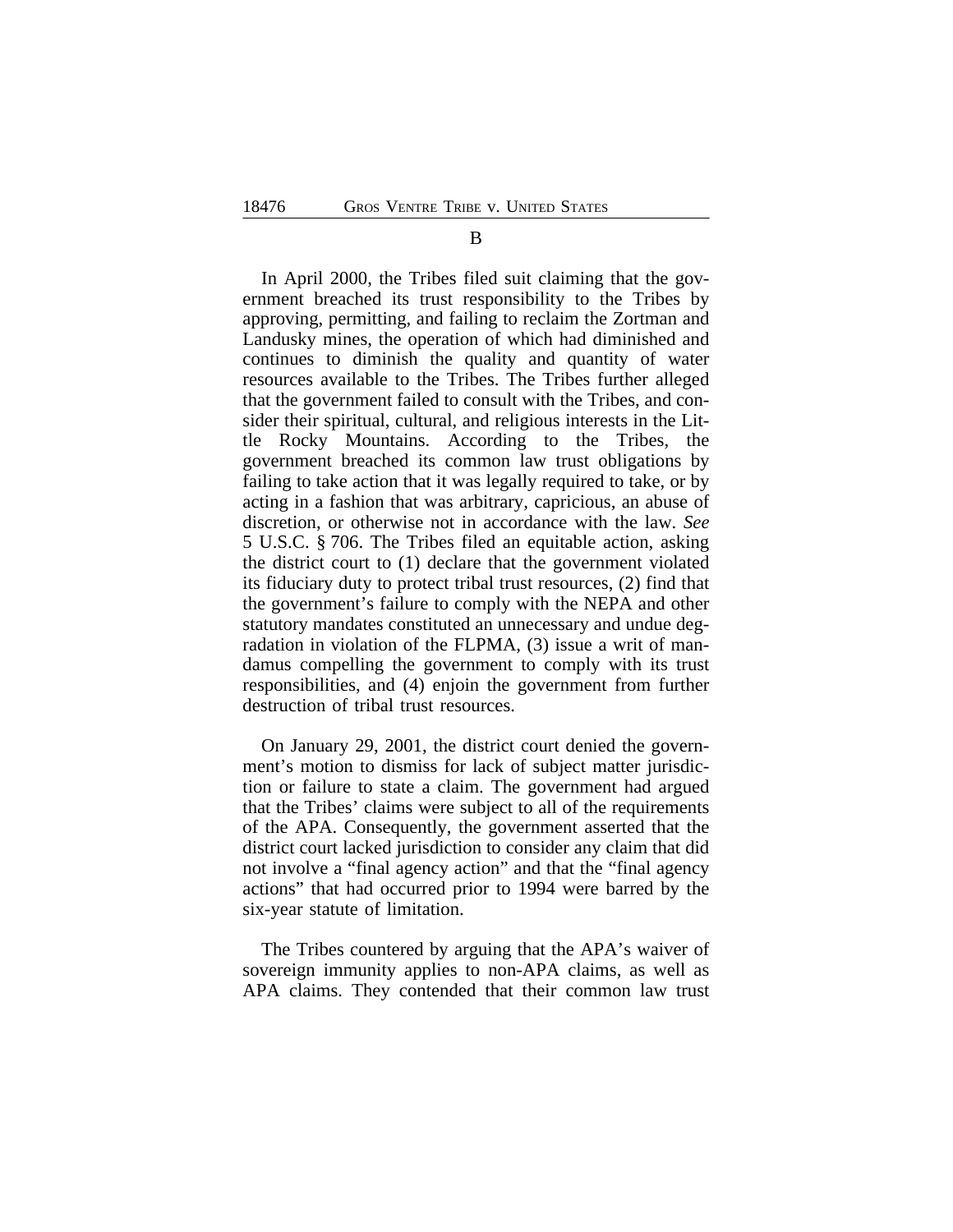claim could be raised independent of the APA and other statutes and, therefore, they were not limited to challenging only final agency actions.

The district court initially agreed with the Tribes and denied the government's motion to dismiss. Reading the complaint in the light most favorable to the Tribes, the district court found that the Tribes' common law claims were more like private nuisance claims—rather than an action stemming directly from administrative proceedings—and it agreed that "the trust relationship between the Tribes and the federal government provide[d an] independent basis to proceed." Therefore, because the district court concluded that the APA's waiver of sovereign immunity applied to non-APA claims, as well as APA claims, the Tribes were not constrained by the final agency action requirement.

On November 30, 2001, the district court issued an order bifurcating the trial into a liability phase and a remedy phase. In December 2002, the parties filed cross-motions for summary judgment, and upon the district court's order they renewed those motions in 2003.

On June 28, 2004, the district court granted the government's motion for summary judgment. Recognizing that "[t]he Tribes are not challenging the 2002 [sic] SEIS and ROD," the district court determined that the Tribes failed to challenge any "final agency action" as required by the APA.**<sup>4</sup>** Moreover, it reasoned that "although damages have been bifurcated from liability, the lack of an effective remedy for any wrongs committed on the Tribes render[ed] the exercise of judicial power superfluous, and the case moot." The BLM withdrew the plan to expand the mines, and, therefore "the actions of which the Tribes complain either cannot be undone or have already been undone." Consequently, "the [district

**<sup>4</sup>**While this appeal was pending, the IBLA dismissed the Tribes' challenge to the 2001 SEIS and 2002 ROD as moot.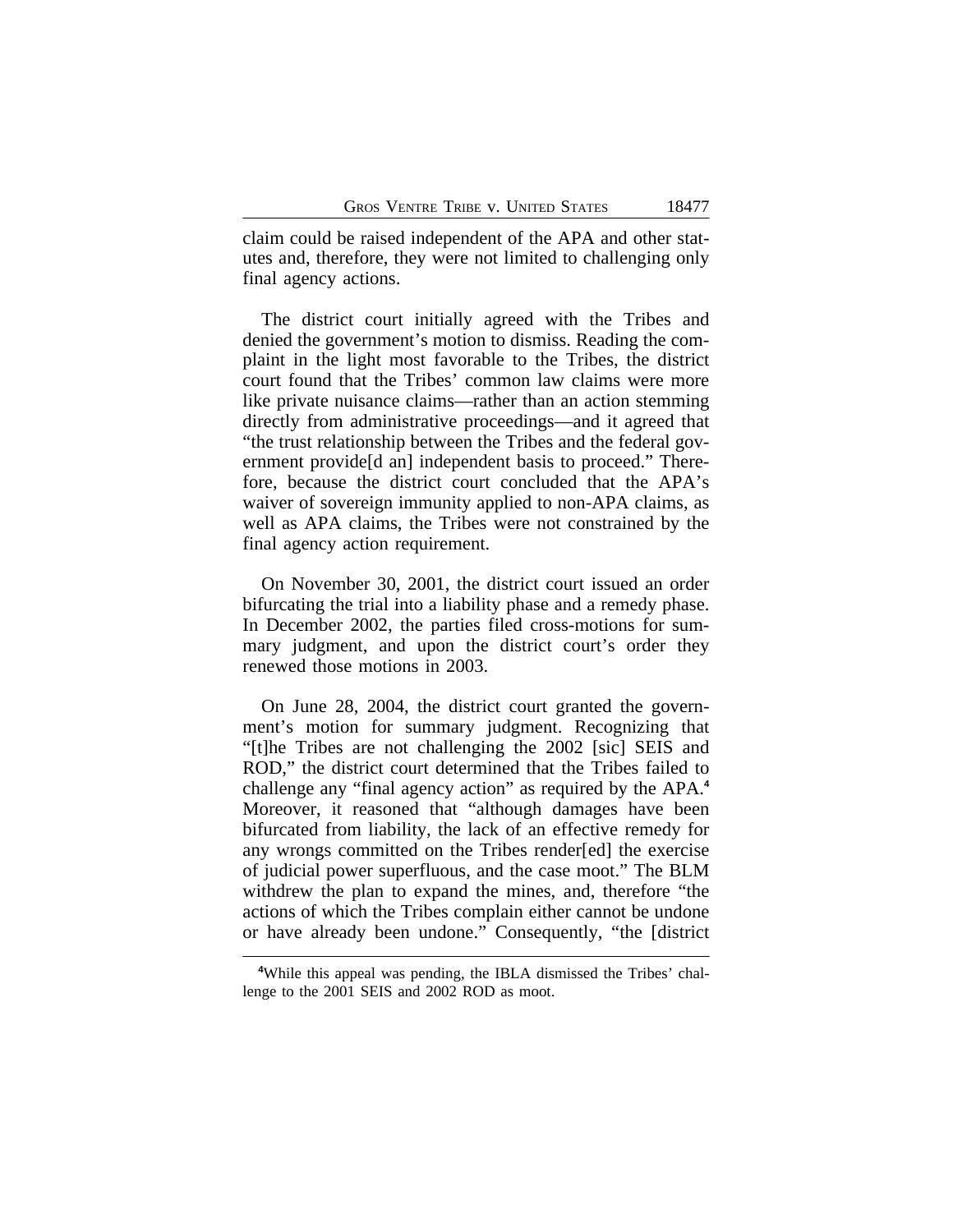court] siting in equity ha[d] little to offer the Tribes until and unless they seek judicial review of the 2002 [sic] SEIS and ROD."

Subsequently, the Tribes filed a Motion to Amend Judgment. On October 22, 2004, the district court denied the Tribes' motion in a published order but clarified its reasoning. *See Gros Ventre Tribe v. United States*, 344 F. Supp. 2d 1221 (D. Mont. 2004). The district court stated that it had reconsidered its prior order denying the government's motion to dismiss sua sponte. *Id.* at 1223. It now believed that the Tribes' claims were subject to all APA provisions, including the "final agency action" requirement.**<sup>5</sup>** *Id.* at 1226. Moreover, as an alternative holding, the district court concluded that the Tribes' common law claims must fail because the Tribes could not state a cognizable claim that the government had failed to satisfy any other statutory obligations, whether directed at protecting the Tribes or the environment in general. As the district court stated, "In the absence of a specific duty, or specific control over tribal property, the government fulfills its obligations as a trustee for the Tribes if it complies with applicable statutes." *Id.* "[T]he trust obligation is not elevated to an independent source of law," and, because it determined that the Tribes' failure to act claims under FLPMA were not reviewable, the district court concluded that the Tribes' common law rights were not independently enforceable under the APA. *Id.* at 1227.

**<sup>5</sup>**Specifically, the district court stated the following:

<sup>[</sup>B]ecause the APA waives the government's sovereign immunity, the APA establishes the necessary prerequisites to the court's jurisdiction. "[T]he terms of [the government's] consent to be sued in any court define that court's jurisdiction to entertain the suit." *United States v. Sherwood*, 312 U.S. 584, 586 (1941). Judicial review under § 702 is expressly conditioned, under § 704, on the existence of a 'final' agency action.

*Gros Ventre Tribe*, 344 F. Supp. 2d at 1226 (second and third alterations in original).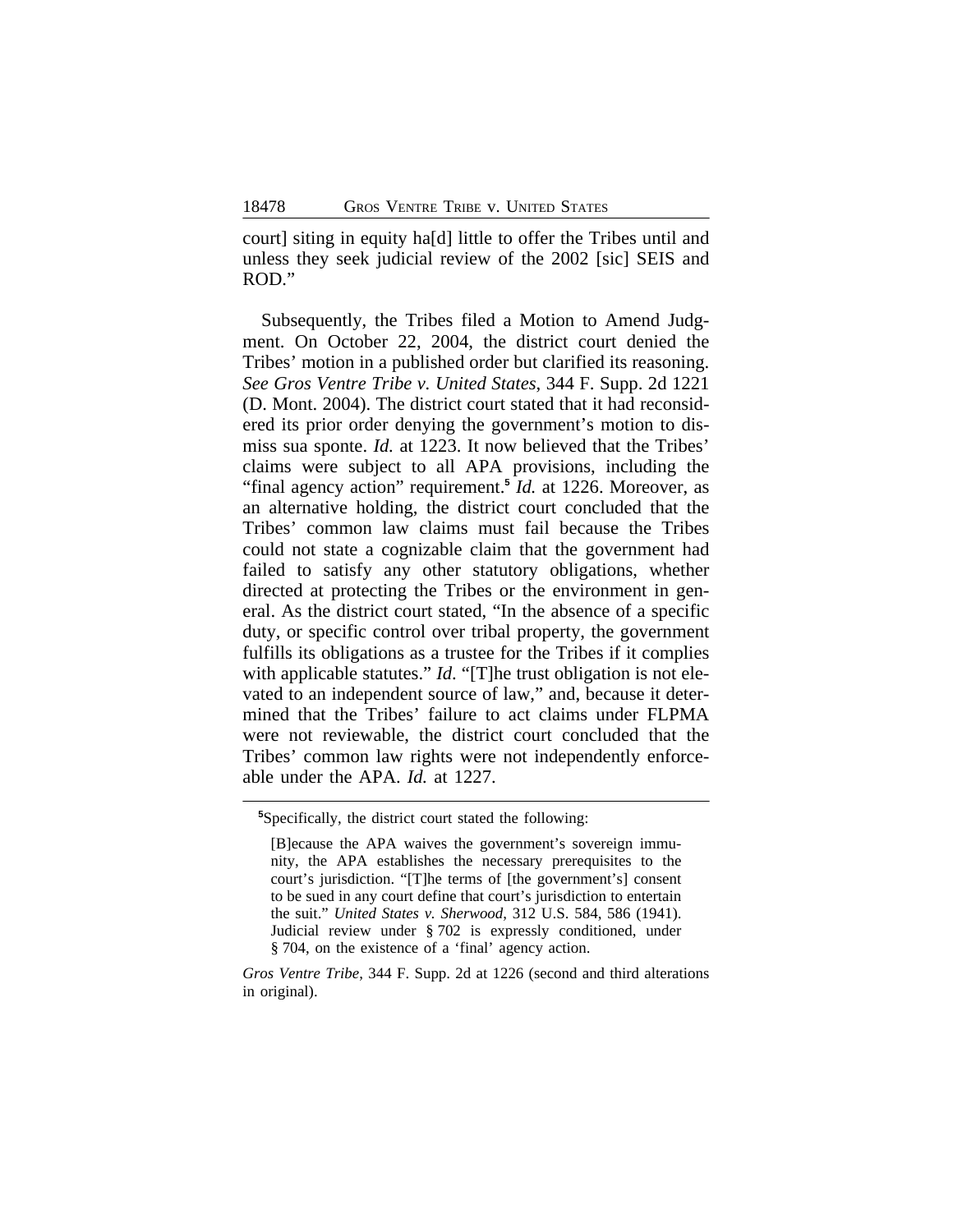Consequently, because the statute of limitation for any civil claim against the government is six years, the Tribes' claims were limited to final agency actions taken after April 12, 1994.**<sup>6</sup>** *Id.* at 1229. Although the 1996 ROD was a "final agency action" and occurred within the six-year statute of limitation, that ROD was later superseded by another "final agency action," which the Tribes did not challenge. *Id.* Therefore, the district court concluded that because the Tribes "[l]ack[ed] an injury flowing from the 1996 decision, [they did] not have standing to challenge the 1996 decision." *Id.* The district court went on to hold that the controversy over the BLM's approval of the entire mine operation is now moot because the mines have closed, and there is no indication that they will reopen. *Id.* at 1230. The Tribes timely appealed.

## II

A district court's decision to grant summary judgment is reviewed de novo. *Buono v. Norton*, 371 F.3d 543, 545 (9th Cir. 2004). Its decision regarding the management of litigation is reviewed for an abuse of discretion. *Muckleshoot Tribe v. Lummi Indian Tribe*, 141 F.3d 1355, 1358 (9th Cir. 1998).

### III

# A

The parties go to great pains to argue the issue whether the APA's waiver of sovereign immunity under 5 U.S.C. § 702 for non-monetary actions against the government is conditioned upon the party's challenging a "final agency action" as set forth in 5 U.S.C. § 704. We now recognize that there is a conflict in our caselaw regarding this issue; however, we need

**<sup>6</sup>**The government raised the statute of limitation defense in its original motion to dismiss.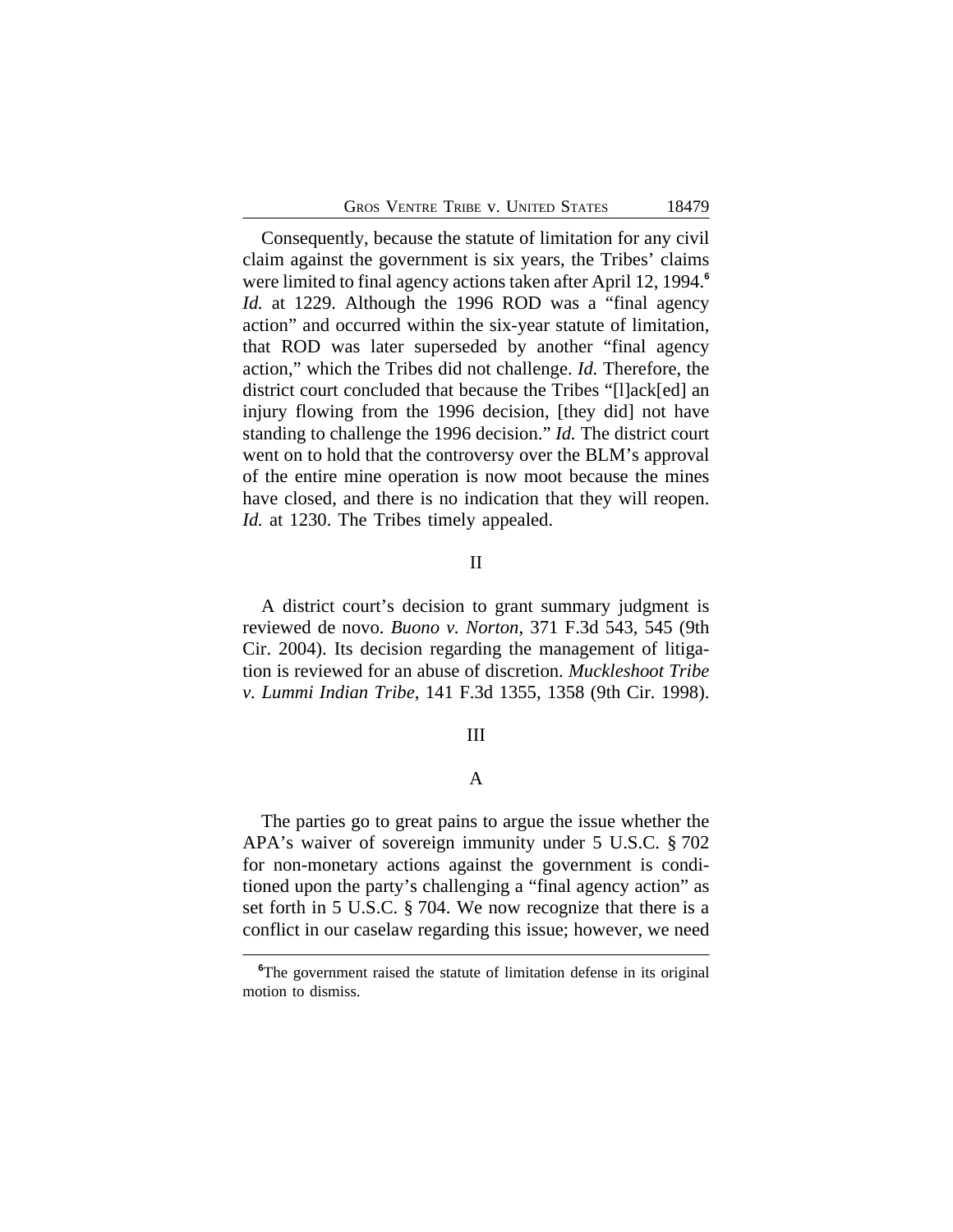not resolve it as we affirm the district court on its alternative holding.**<sup>7</sup>**

The government argues that this case is controlled by the Ninth Circuit's decision in *Gallo Cattle Co. v. U.S. Department of Agriculture*, 159 F.3d 1194 (9th Cir. 1998). There, we specifically stated that "the APA's waiver of sovereign immunity contains several limitations," including § 704's "final agency action" requirement. *Id.* at 1198. Because the appellants in *Gallo Cattle* failed to challenge a "final agency action," the express waiver of sovereign immunity did not apply, and 28 U.S.C. § 1331 could not vest the district court with jurisdiction. *Id.* at 1199.

The Tribes attempt to distinguish *Gallo Cattle* on the ground that it involved a request for judicial review of agency action and not common law claims seeking equitable relief for agency violations of common law duties. They argue that § 702 waives sovereign immunity in non-statutory review actions for non-monetary relief brought under 28 U.S.C. § 1331. *See Assiniboine & Sioux Tribes of the Fort Peck Indian Reservation v. Bd. of Oil & Gas Conservation*, 792 F.2d 782, 793 (9th Cir. 1986) ("This Court has held that section 702 does waive sovereign immunity in non-statutory review actions for non-monetary relief brought under 28 U.S.C. § 1331."). Therefore, they contend that § 702's waiver

<sup>&</sup>lt;sup>7</sup>Although we refer to this as an "alternative holding" we do not agree with the parties that this was dicta by the district court. The court was troubled by whether the Tribes—independent of any applicable statute had a substantive right to enforce. *See Gros Ventre Tribe*, 344 F. Supp. 2d at 1227 ("Nowhere do I find judicial support for the notion that the trust obligation can be enforced independently of some other source of law."); *id.* ("Even if the Court assumes the truth of Plaintiffs' allegation that those non-reservation activities have affected tribal property, the trust obligation is not elevated to an independent source of law."). Because the trust obligation cannot be independently enforced, the Tribes need to rely on statutes as the source of their substantive rights. In this case, their statutorily based claims can only be brought under the APA, as the statutes contain no private right of action. *See infra* § III.C.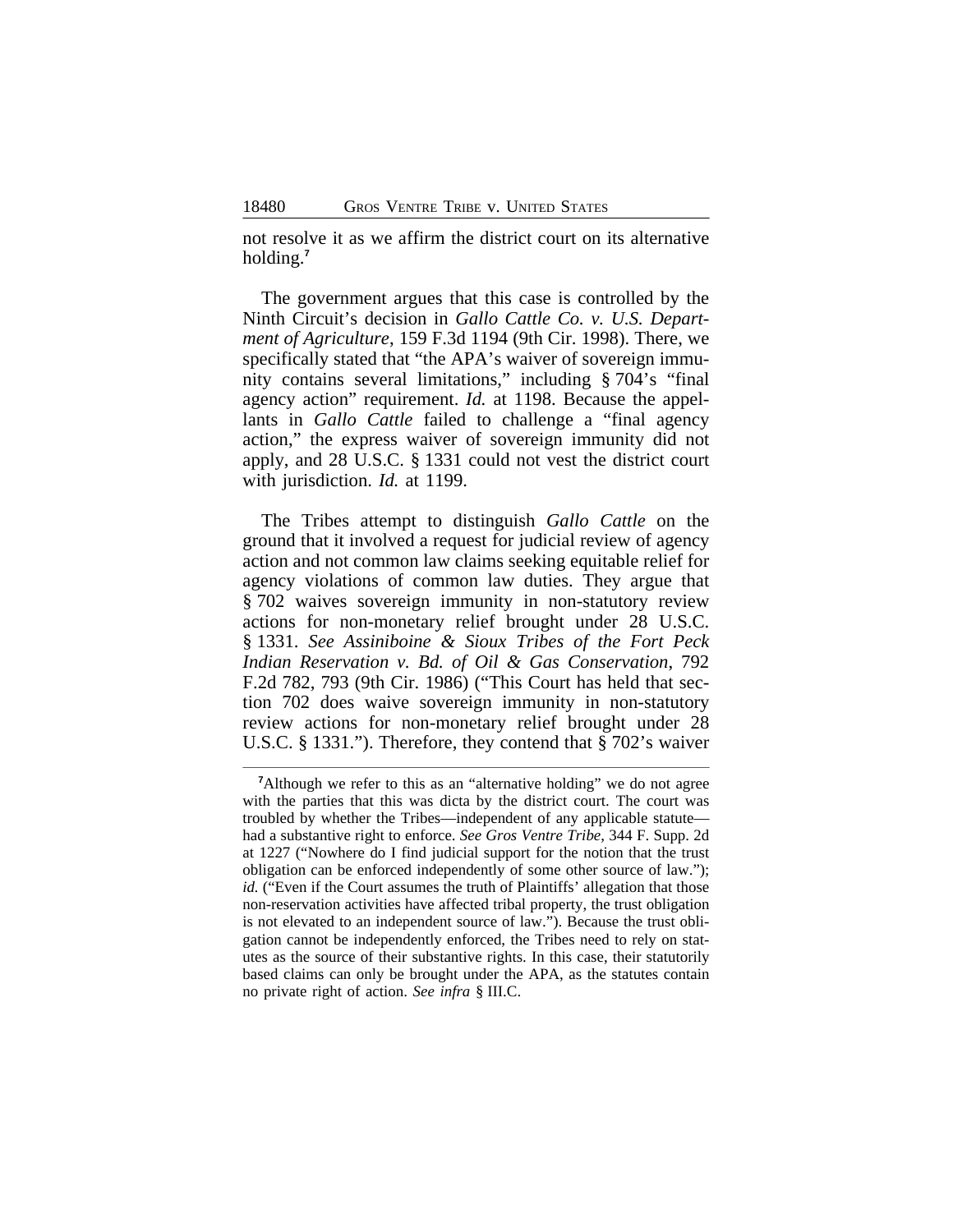applies to more than "just judicial review cases under the APA" and that there is "no common law 'final agency action' requirement." **8**

The Tribes' position is supported by *The Presbyterian Church (U.S.A.) v. United States*, 870 F.2d 518 (9th Cir. 1989), where we rejected the Immigration & Naturalization Service's ("INS") argument that § 702's waiver of sovereign immunity is limited to only "agency actions" as defined by the APA. *Id.* at 526. In *The Presbyterian Church*, "[t]he INS'[s] argument [wa]s premised on the first sentence of § 702, enacted in 1946, which reads: 'A person suffering legal wrong because of any *agency action*, or adversely affected or aggrieved by such action within the meaning of any relevant statute, shall be entitled to judicial review thereof.' " *Id.* at 524-25 (quoting 5 U.S.C. § 702). Therefore, because it believed that the challenged actions in *The Presbyterian Church* were not "agency actions," **9** the INS argued that

**<sup>9</sup>**Because it concluded that § 702's waiver of sovereign immunity is not conditioned on challenging an "agency action," the court never reached the issue of whether the challenged actions were "agency actions" within the meaning of 5 U.S.C. § 551(13). *The Presbyterian Church*, 870 F.2d at 525 n.8.

<sup>&</sup>lt;sup>8</sup>The out-of-circuit cases cited by the Tribes do not lend support to their argument that the "APA provisions have no relevance to non-statutory common law claims." In *Chamber of Commerce v. Reich*, 74 F.3d 1322 (D.C. Cir. 1996), although the appellants argued that § 702 applied to their non-APA cause of action, the court never reached that issue. Instead, citing the ultra vires doctrine set out by the Supreme Court in *Larson v. Domestic & Foreign Commerce Corp*., 337 U.S. 682 (1949), the D.C. Circuit held that "there [wa]s no sovereign immunity to waive [because] it never attached in the first place." *Reich*, 74 F.3d at 1329. The court reached a similar holding in *Clark v. Library of Congress*, 750 F.2d 89, 102 (D.C. Cir. 1984) (determining that § 702 did not apply because the Library of Congress is not an "agency" as defined by the APA but nonetheless concluding that sovereign immunity did not bar the suit because "the challenged actions of the officials [we]re alleged to be unconstitutional or beyond statutory authority"). *But see Cobell v. Babbitt*, 30 F. Supp. 2d 24, 33-35 (D.D.C. 1998) (rejecting the argument that the plaintiffs must state a "final agency action" as defined by § 704 in order for the waiver of sovereign immunity under § 702 to apply).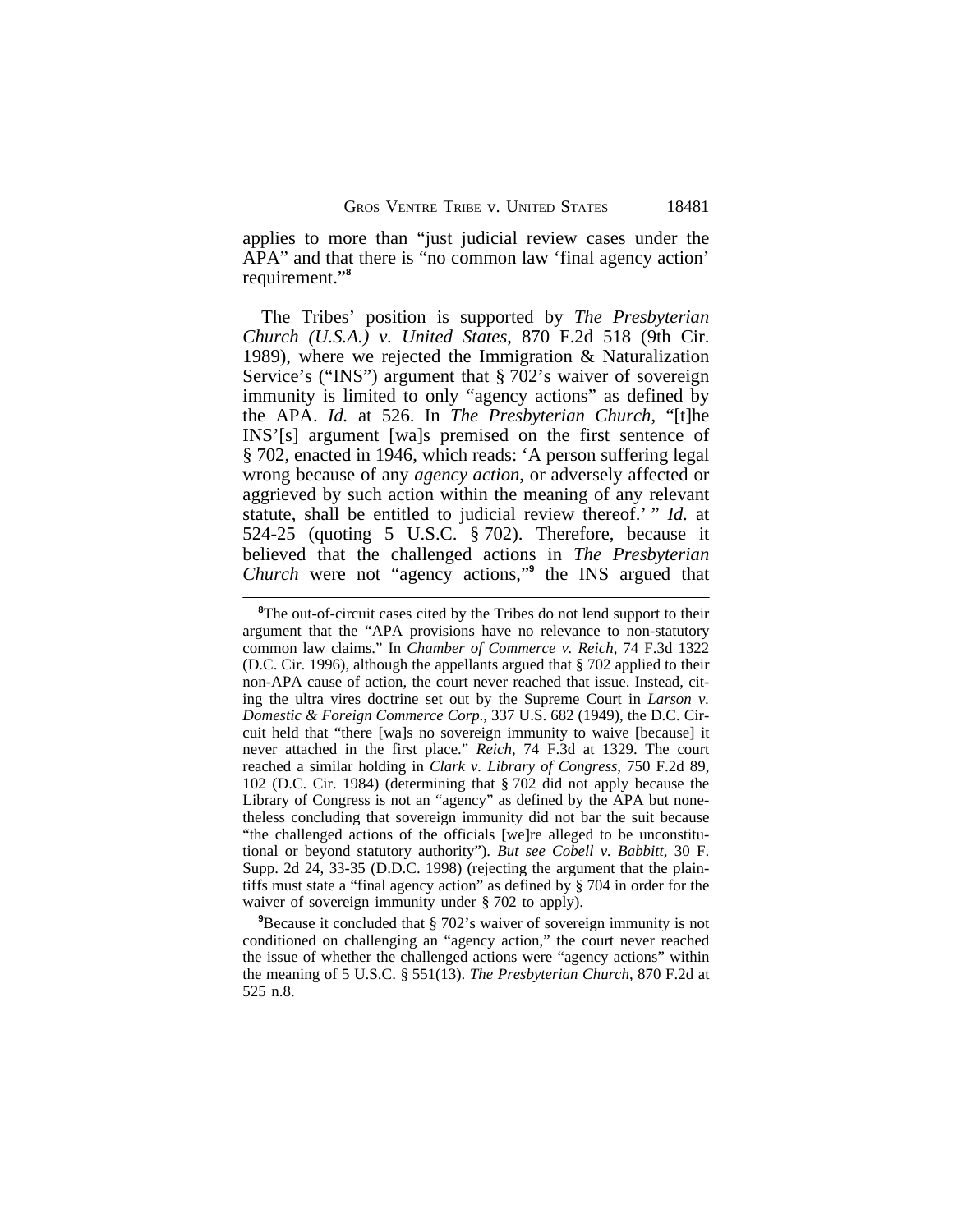§ 702's waiver of sovereign immunity did not apply. *Id.* at 525.

**[1]** We see no way to distinguish *The Presbyterian Church* from *Gallo Cattle*. Under *The Presbyterian Church*, § 702's waiver is not conditioned on the APA's "agency action" requirement. Therefore, it follows that § 702's waiver cannot then be conditioned on the APA's "final agency action" requirement. *See Reno v. Am.-Arab Anti-Discrimination Comm.*, 525 U.S. 471, 510 n.4 (1999) (Souter, J., dissenting) ("[The waiver of sovereign immunity found in 5 U.S.C. § 702] is not restricted by the requirement of final agency action that applies to suits under the [APA]." (citing *The Presbyterian Church*, 870 F.2d at 523 26)). But that is directly contrary to the holding in *Gallo Cattle* where we stated that "the APA's waiver of sovereign immunity contains several limitations," including § 704's final agency action requirement. 159 F.3d at 1198.

**[2]** Nevertheless, we need not make a sua sponte en banc call to resolve this conflict because, as we discuss below, the Tribes do not have a common law cause of action for breach of trust. *Cf. United States v. Torres-Hernandez*, 447 F.3d 699, 704 (9th Cir. 2006) (declining to make a sua sponte en banc call to address an intra-circuit conflict when the court could affirm under either standard). Therefore, because the statutes that the Tribes cite authorize no private right of action, the Tribes must state their claims within the confines of the APA.

#### B

The Tribes argue that the APA's "final agency action" requirement is inapplicable because they have presented the court with simple common law trust claims based upon clearly identified and ongoing injuries. Even if the Tribes were correct about whether the "final agency action" requirement applies to non-APA claims relying on § 702's waiver of sovereign immunity, the Tribes cannot allege a common law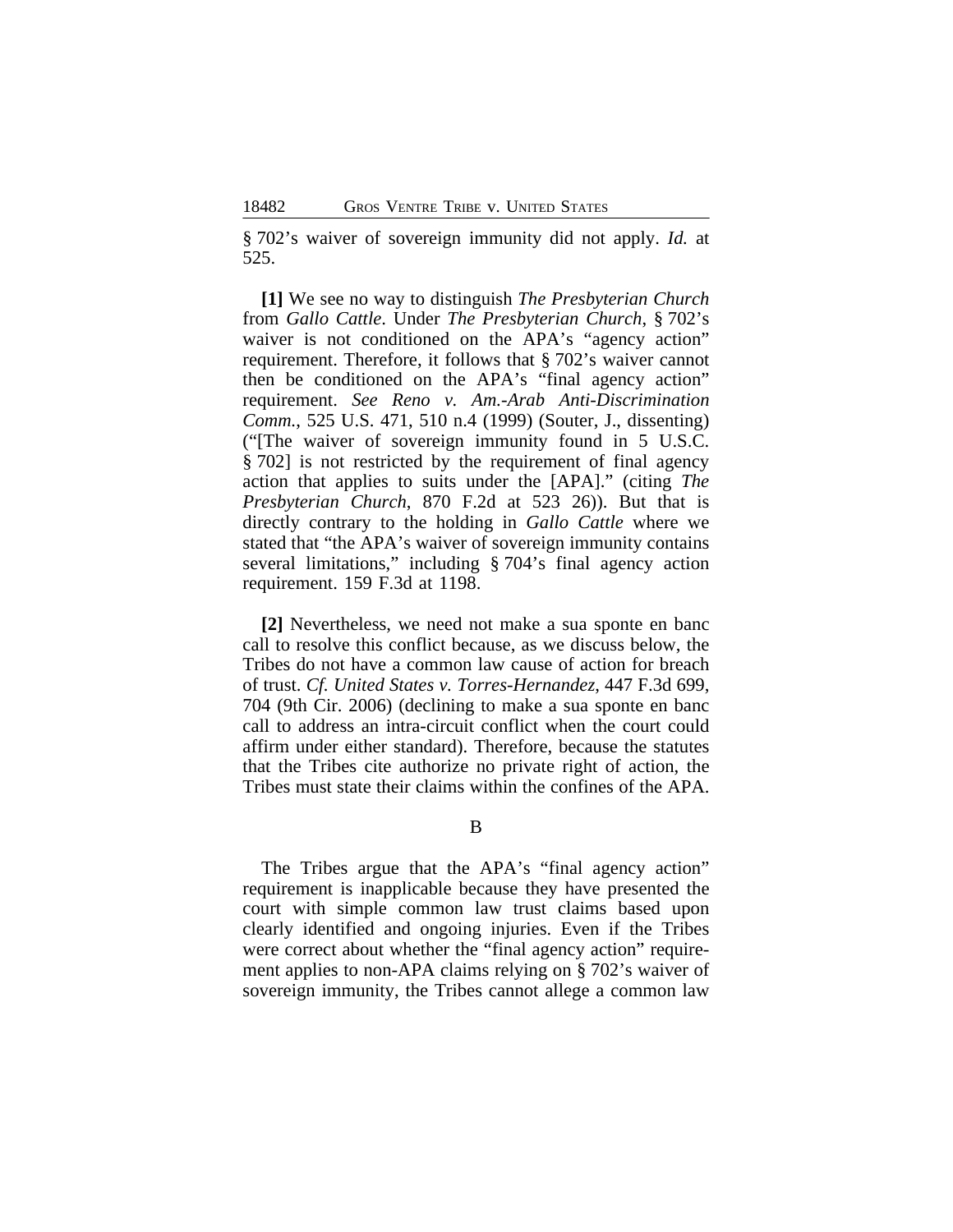cause of action for breach of trust that is wholly separate from any statutorily granted right. *See Cobell v. Babbitt*, 91 F. Supp. 2d 1, 28 (D.D.C. 1999) ("[The tribes] cannot state common-law claims for breach of trust against these federal officials in the context of financial mismanagement of the [Individual Indian Money] trust. 'There is no such thing as a common law judicial review in the federal courts.' " (quoting *Stark v. Wichard*, 321 U.S. 288, 312 (1994) (Frankfurter, J., dissenting))).

**[3]** We recognize that there is a "distinctive obligation of trust incumbent upon the Government in its dealings with [Indian tribes]." *United States v. Mitchell* (*Mitchell II*), 463 U.S. 206, 225 (1983) (quoting *Seminole Nation v. United States*, 316 U.S. 286, 296 (1942)). That alone, however, does not impose a duty on the government to take action beyond complying with generally applicable statutes and regulations. *Shoshone-Bannock Tribes v. Reno*, 56 F.3d 1476, 1482 (D.C. Cir. 1995) ("[A]n Indian tribe cannot force the government to take a specific action unless a treaty, statute or agreement imposes, expressly or by implication, that duty."); *Vigil v. Andrus*, 667 F.2d 931, 934 (10th Cir. 1982) ("[T]he federal government generally is not obligated to provide particular services or benefits in the absence of a specific provision in a treaty, agreement, executive order, or statute."); *Miccosukee Tribe of Indians of Fla. v. United States*, 980 F. Supp. 448, 461 (S.D. Fla. 1997) ("[T]he government assumes no specific duties to Indian tribes beyond those found in applicable statutes, regulations, treaties or other agreements."). Although the Tribes may disagree with the current state of Ninth Circuit caselaw, as it now stands, "unless there is a specific duty that has been placed on the government with respect to Indians, [the government's general trust obligation] is discharged by [the government's] compliance with general regulations and statutes not specifically aimed at protecting Indian tribes." *Morongo Band of Mission Indians v. FAA*, 161 F.3d 569, 574 (9th Cir. 1998); *see also Okanogan Highlands Alliance v. Williams*, 236 F.3d 468, 479 (9th Cir. 2000), *Skokomish*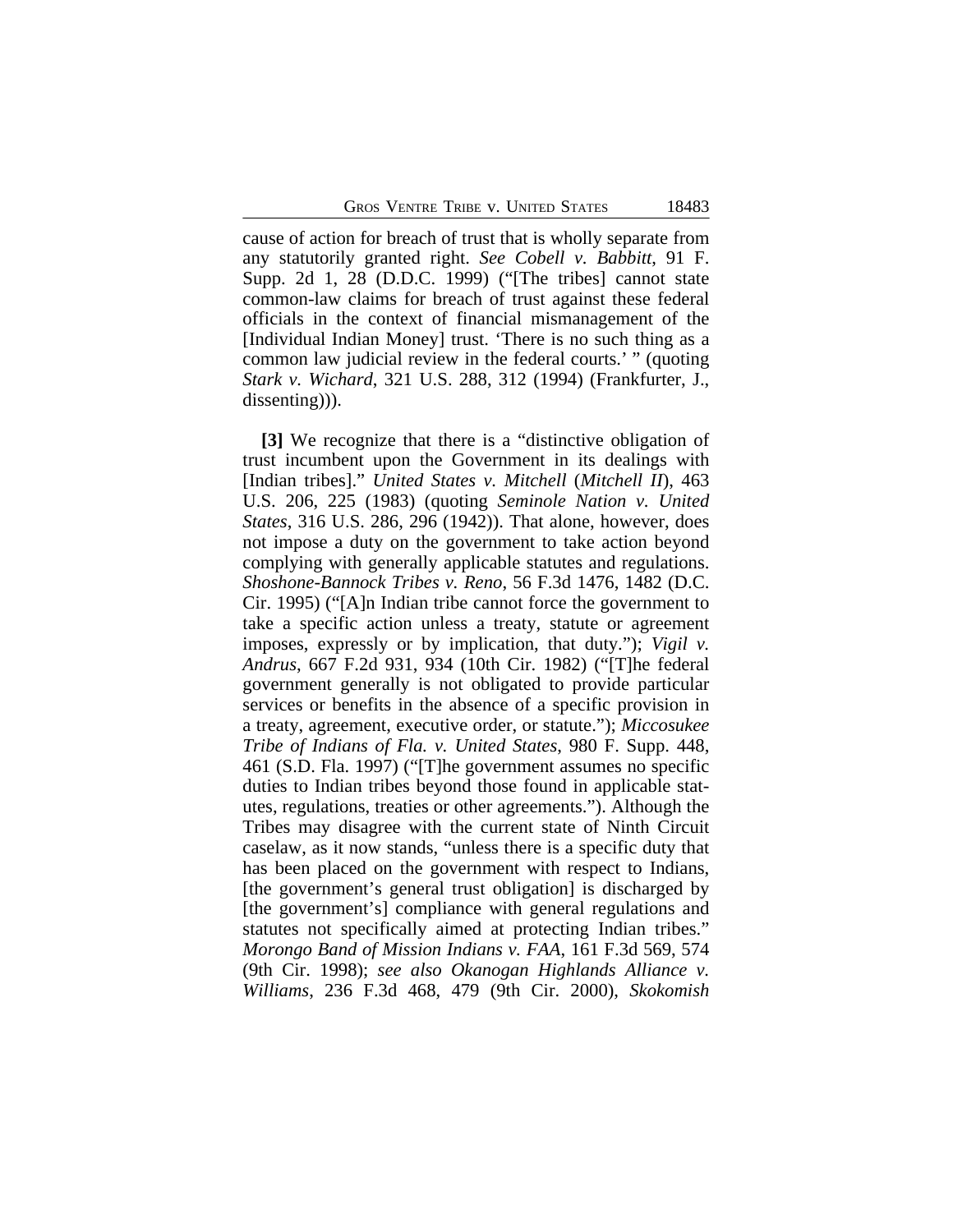*Indian Tribe v. FERC*, 121 F.3d 1303, 1308-09 (9th Cir. 1997), *Inter Tribal Council of Arizona, Inc. v. Babbitt*, 51 F.3d 199, 203 (9th Cir. 1995).**<sup>10</sup>**

In *Vigil*, the Tenth Circuit declined to find that, within the federal government's broad fiduciary obligations to Indian tribes, there lies a specific duty to provide free lunches to all Indian children. 667 F.2d at 934. Stating that "the federal government generally is not obligated to provide particular services or benefits in the absence of a specific provision in a treaty, agreement, executive order, or statute," the court concluded that language in treaties referring to the government's obligation to support and educate Indians was too broad and did not expressly impose a duty on the government to provide free lunches to all Indians. *Id.* 

Similarly, in *Shoshone-Bannock Tribes*, the D.C. Circuit held that a provision in the Treaty of Fort Bridger of July 3, 1868, 15 Stat. 673, giving the tribes a right to hunt on "the unoccupied lands of the United States so long as game may be found thereon" did not impose a duty on the United States to litigate water-rights claims on the tribes' behalf. 56 F.3d at 1478, 1482 (internal quotation marks omitted). The court concluded that the broad provision within the Treaty "d[id] not suggest in the slightest that upon the Tribes' request, the United States is bound to file and defend meritless claims to water rights," and, "[w]ithout an unambiguous provision by Congress that clearly outlines a federal trust responsibility, courts must appreciate that whatever fiduciary obligation otherwise exists[ ] it is a limited one only." *Id.* at 1482 (internal

**<sup>10</sup>**We are leaving open the question of whether the United States is required to take special consideration of tribal interests when complying with applicable statutes and regulations and when such an obligation may or may not arise. *See Island Mountain Protectors*, 144 IBLA at 185 (stating that, because the Tribes had treaties, "[the] BLM was required to consult with the Tribes and to identify, protect, and conserve trust resources, trust assets, and Tribal health and safety" in its administration of the NEPA and other environmental laws).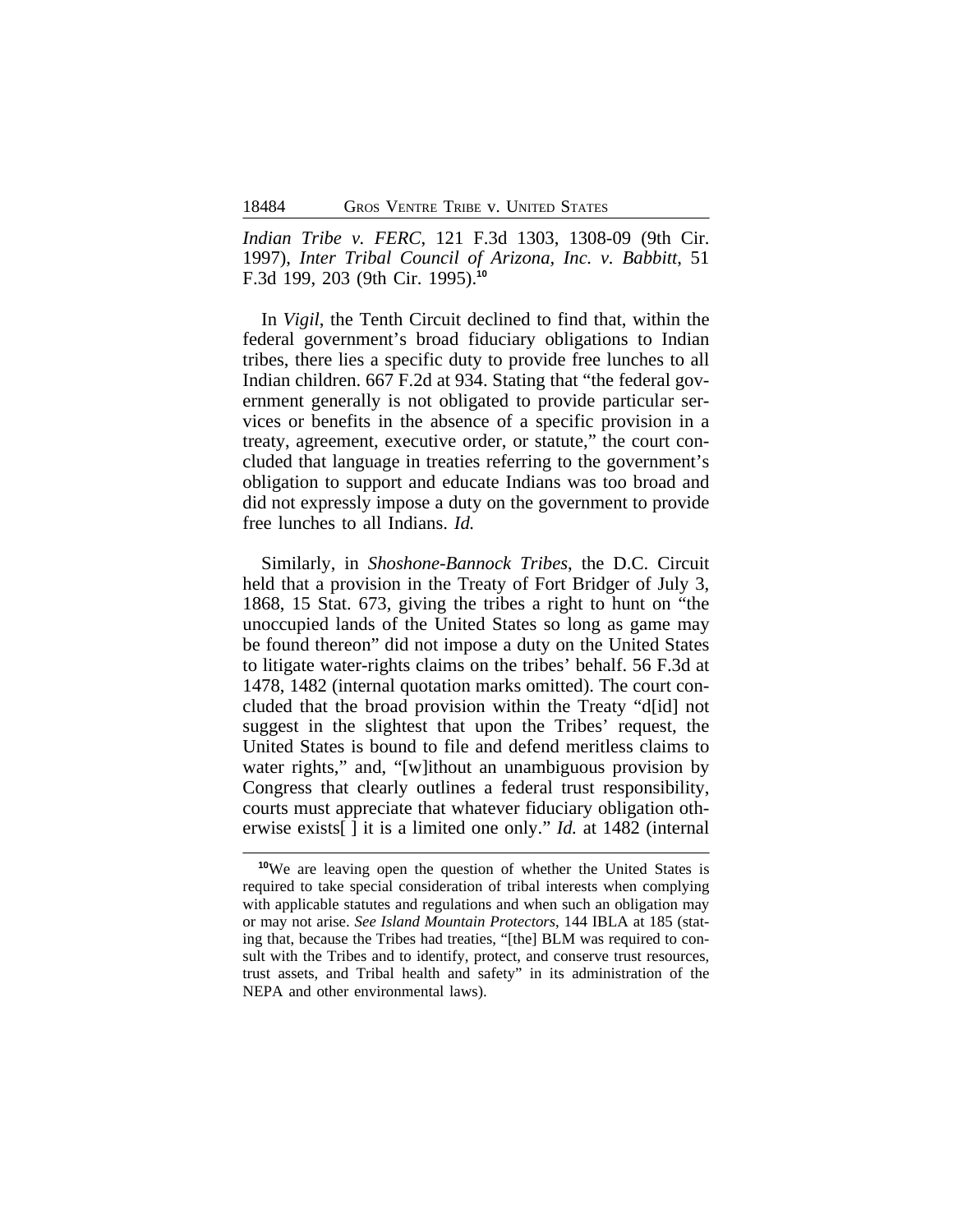quotation marks omitted); *see also Miccosukee Tribe of Indians of Florida*, 980 F. Supp. at 456, 461, 463 (rejecting the tribes argument that the federal government had a fiduciary obligation to accede to its request to take certain actions to alleviate flooding on tribal land caused by Tropical Storm Gordon because "[t]he Tribe ha[d] not introduced evidence that the Federal Defendants assumed a duty under any of these statutes and agreements to provide the Tribe with the flood relief it has requested").

**[4]** In this case, the Tribes argue that the government has failed to properly consider tribal interests in the approval and permitting of the Zortman and Landusky mining operations. Morever, they argue that the BLM's failure to fully reclaim the mines and restore the quantity and quality of the Tribes' water resources constitutes an ongoing breach of the government's trust obligations. But their claim is no different from that which might be brought under the generally applicable environmental laws available to any other affected landowner, subject to the same statutory limitations. We also think this situation is unique from other cases where courts have required the United States to comply with a specific fiduciary obligation; here, the Tribes seek to impose a duty, not found in any treaty or statute, to manage non-tribal property for the benefit of the tribes. *Cf. United States v. Mitchell* (*Mitchell I*), 445 U.S. 535, 538 (1980) (holding that the United States does not have a specific fiduciary obligation to manage timber resources on allotted lands, held in trust for Indian-allotees); *United States v. Mason*, 412 U.S. 391, 393, 398, 400 (1973) (finding that the United States had not breached its trust responsibility in the management of allotted land held in trust for a member of the Osage Tribe); *Seminole Nation*, 316 U.S. at 296-300 (recognizing that the United States may have breached its fiduciary duty in its management of Indian annuities); *Minnesota v. United States*, 305 U.S. 382, 386 (1939) (stating that "the owner of the fee of the Indian allotted lands holds the same in trust for the allottees").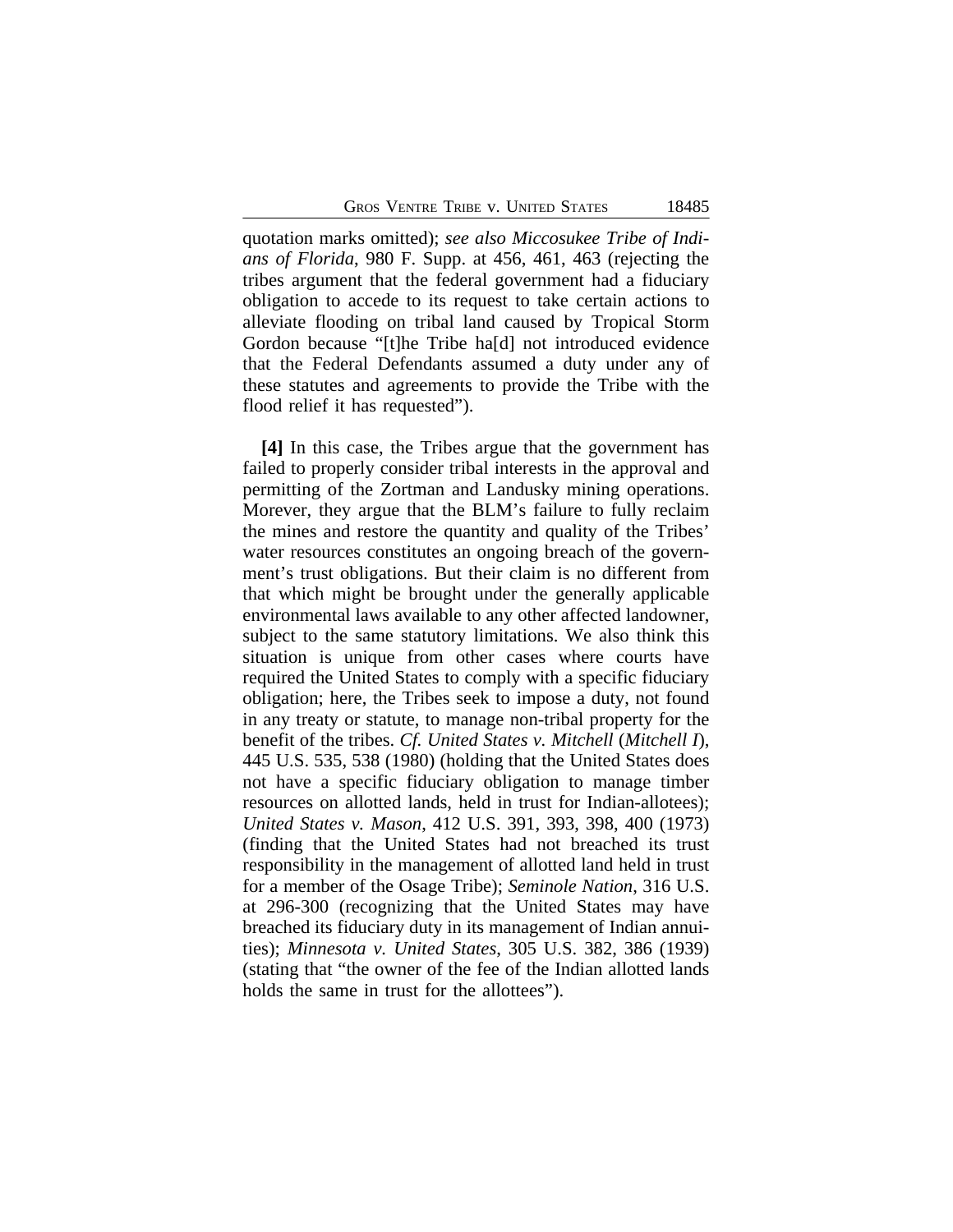In *Mitchell I*, the seminal case dealing with the fiduciary trust obligations owed by the government to federally recognized Indian tribes, the Supreme Court declined to find that the United States had a specific fiduciary obligation to manage timber resources on the allotted lands for the benefit of Indian-allottees, even when there was statutory language expressly recognizing that the United States held these lands in trust. 445 U.S. at 541-42; *see also Marceau v. Blackfeet Housing Auth.*, 455 F.3d 974, 983 (9th Cir. 2006) ("In *Mitchell I...* the Supreme Court found that the General Allotment Act, under which tribal land was taken into trust, created only a limited trust relationship between the United States and the tribal member as it related to timber management."). The Court noted that the General Allotment Act did not "*unambiguously* provide that the United States has undertaken full fiduciary responsibilities as to the management of allotted lands." *Mitchell I*, 445 U.S. at 542 (emphasis added). Furthermore, neither its legislative history nor any of the events surrounding the Act's passage gave any indication that Congress intended "the Government to manage timber resources for the benefit of Indian allottees." *Id.* at 545.

The Tribes argue that *Mitchell I* and *Mitchell II* apply only to claims for monetary damages. In other words, the Tribes contend that, when a party seeks monetary relief, *Mitchell I* and *Mitchell II* require a substantive source of law that establishes a specific fiduciary duty that can be fairly interpreted as mandating compensation for damages sustained as a result of a breach of the duty imposed. However, the Tribes contend that the government still maintains a general trust responsibility towards them and this responsibility exists for any federal action that relates to Indian tribes. Therefore, in their view despite Ninth Circuit caselaw to the contrary—this general trust obligation cannot be satisfied simply through facial compliance with statutory and regulatory requirements. And, for § 702 claims for non-monetary damages, the general trust obligation imposes duties on the federal government even in the absence of a specific treaty, agreement, executive order,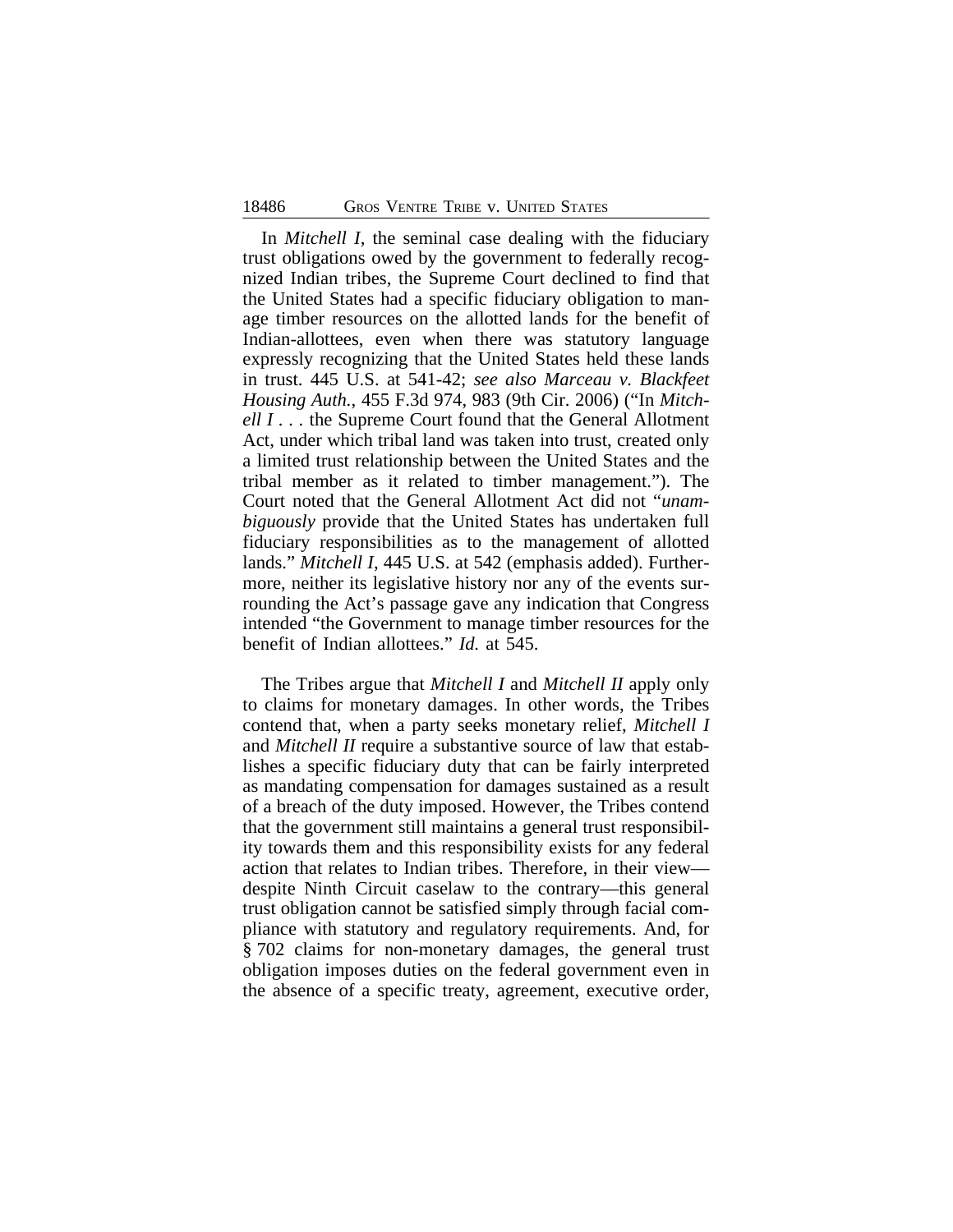or statute. However, we are not in a position to overrule prior precedent. In *Morongo Band of Mission Indians*, 161 F.3d 569, the Morongo Band of Mission Indians sought nonmonetary relief under the APA. *Id.* at 573. Although we recognized that "the United States does owe a general trust responsibility to Indian tribes," we stated that "unless there is a specific duty that has been placed on the government with respect to Indians, this responsibility is discharged by the agency's compliance with general regulations and statutes not specifically aimed at protecting Indian tribes." *Id.* at 574; *see also N. Slope Borough v. Andrus*, 642 F.2d 589, 612 (D.C. Cir. 1980) ("Without an unambiguous provision by Congress that clearly outlines a federal trust responsibility, courts must appreciate that whatever fiduciary obligation otherwise exists, it is a limited one only."). This is the law of the circuit, and this is the law we must follow.

**[5]** Here, the Tribes cite the Treaty of Fort Laramie, the Treaty with the Blackfeet, and the Grinnell Agreement as instances where the government has committed itself to specific fiduciary obligations in the management of water resources existing off of the Reservation. However, nowhere do we find the government "unambiguously agreeing" to manage off-Reservation resources for the benefit of the Tribes. *See Mitchell I*, 445 U.S. at 542. Rather, at most, the treaties merely recognize a general or limited trust obligation to protect the Indians against depredations on Reservation lands: an obligation for which we have no way of measuring whether the government is in compliance, unless we look to other generally applicable statutes or regulations.

Morever, unlike *Mitchell I* and *Mitchell II*, where the tribes sought to impose a specific fiduciary obligation on the United States to manage timber located on *tribal* land, the Tribes here seek to impose a duty on the government to manage resources that exist off of the Reservation. Essentially, this amounts to a duty to regulate third-party use of non-Indian resources for the benefit of the Tribes. We are not aware of any circuit or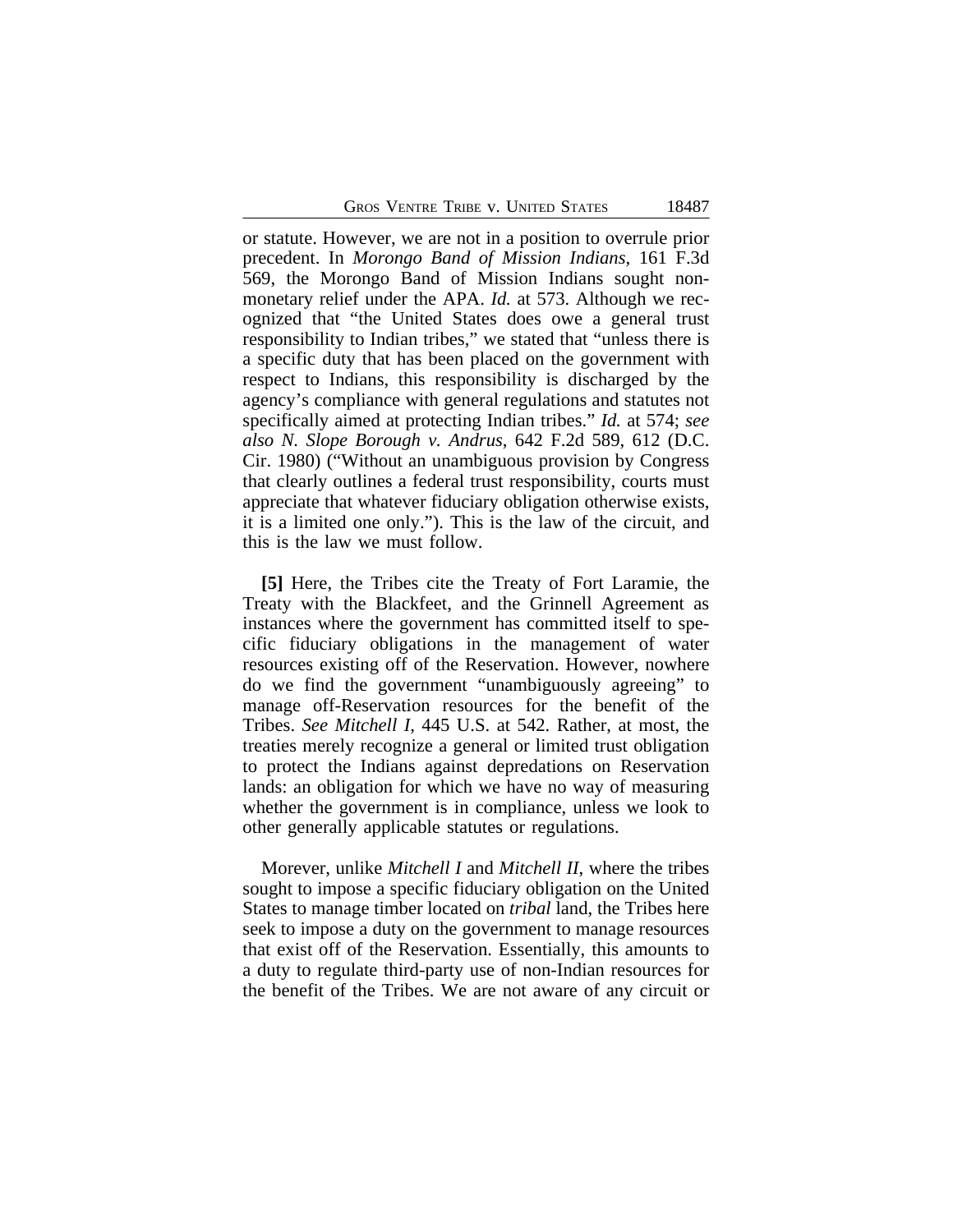Supreme Court authority that extends a specific *Mitchell*-like duty to non-tribal resources. Indeed, as we recently stated in *Marceau*, the government does not bear complete fiduciary responsibility unless it has "take[n] full control of a *triballyowned* resource and manage[d] it to the exclusion of the tribe." 455 F.3d at 984 (emphasis added); *see also id.* at 984 ("[F]iduciary duties arise under *Mitchell* only where the federal government pervasively regulates a tribally-owned resource."); *Inter Tribal Council of Arizona, Inc.,* 51 F.3d at 203 (finding no *Mitchell*-like trust duty because "[t]he offreservation school was not part of Indian lands, but was merely allocated by the BIA for use by the Tribes"). Therefore, because the tribes in *Marceau* failed to show how funding from the Department of Housing and Urban Development could be a tribal resource, the court held that no *Mitchell* fiduciary duty existed.

Nothing in the treaties or the Grinnell Agreement gives any indication that Congress intended to impose such a duty on the government. For instance, in the Treaty with the Blackfeet, the United States agreed to "protect said Indians against depredations and other unlawful acts which white men residing in or passing through their country may commit." Treaty with the Blackfeet, art. 7. This provision obligates the government to protect only against those depredations that occur on Indian land. While we recognize that the area of concern in this case was actually considered to be a part of the Tribes' territory at the time the Treaty with the Blackfeet was ratified, it cannot be said that the United States agreed to manage that land for the benefit of the Tribes in perpetuity, even after the Tribes later relinquished their ownership in that land. Whatever duty exists at law today must be expressly set forth in statutes or treaties.

Moreover, we believe that this language gives some indication as to what Congress intended when it ratified the Treaty of Fort Laramie. In article 2 of that treaty, the Indian nations "recognize[d] the right of the United States Government to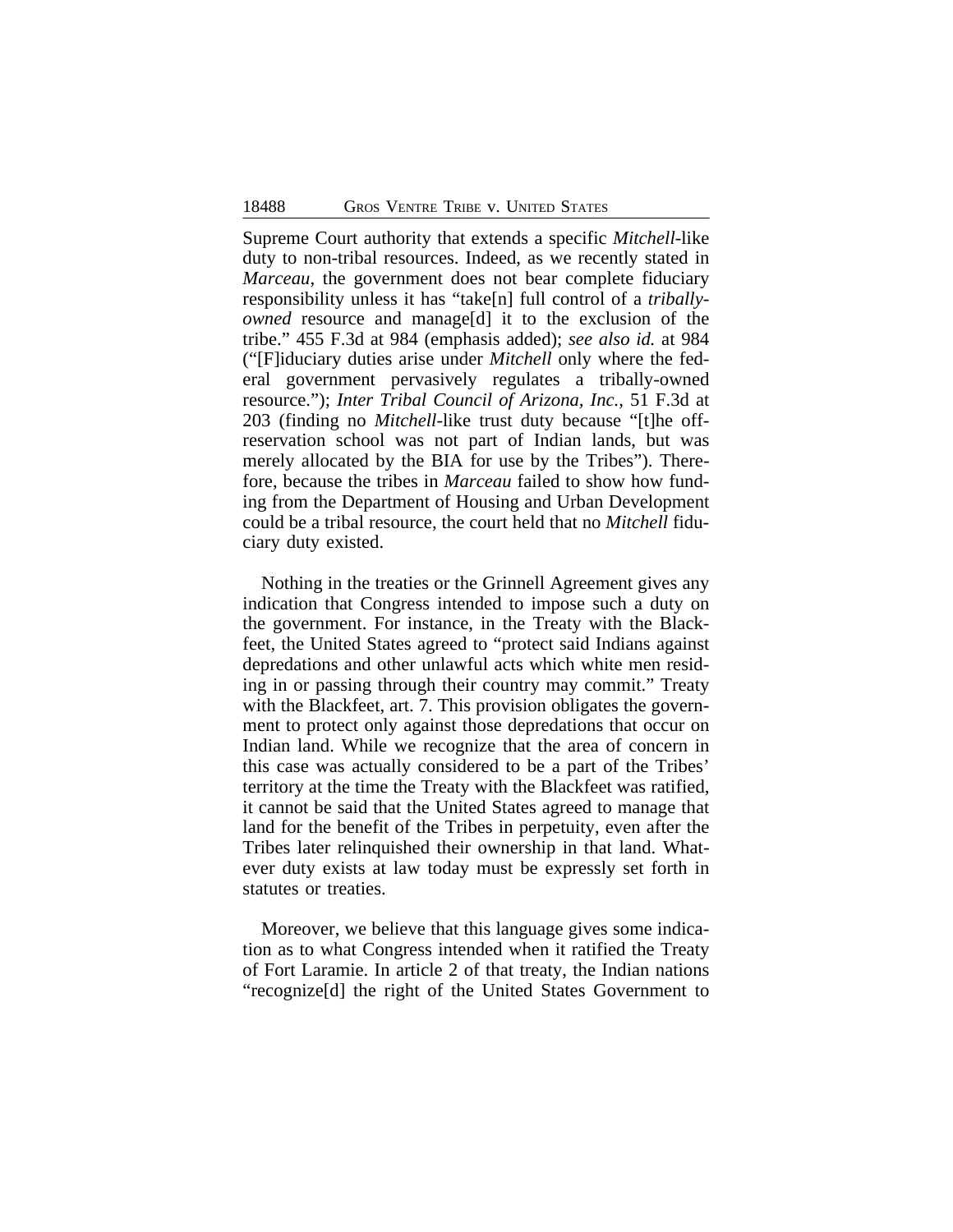establish roads, military and other posts, within their respective territories." In article 3 of the treaty—upon which the Tribes rely—it reads: "In consideration of the rights and privileges acknowledged in the preceding article, the United States bind themselves to protect the aforesaid Indian nations against the commission of all depredations by the people of the said United States, after the ratification of this treaty." Treaty of Fort Laramie, art. 3.

**[6]** When we read these two articles together it is clear that —as in the Treaty with the Blackfeet—the United States agreed to protect the Tribes from depredations that occurred only on tribal land. Although we recognize that activities occurring off of the Reservation may impact resources on the Reservation, the language in these treaties simply cannot be read to impose a specific fiduciary obligation on the government to manage non-tribal resources, such as the clean-up of nearby gold mine tailings, for the benefit of the Tribes. As the Supreme Court has stated, the purposes of this treaty were to "assure safe passage for settlers across the lands of various Indian Tribes; to compensate the Tribes for the loss of buffalo, other game animals, timber, and forage; to delineate tribal boundaries; to promote intertribal peace; and to establish a way of identifying Indians who committed depredations against non-Indians." *Montana*, 450 U.S. at 557-58; *see also id.* at 553 (stating that the Treaty of Fort Laramie "chiefly represented a covenant among several tribes which recognized specific boundaries for their respective territories").

C

Because we conclude that the Tribes cannot allege an independent common law cause of action for breach of trust, we turn now to their statutory claim. In addition to its breach of trust claim, the Tribes also sought summary judgment against the government for allegedly failing to prevent unnecessary and undue degradation of public lands in violation of FLPMA.**<sup>11</sup>**

**<sup>11</sup>**Specifically, the Tribes alleged that the government's failure to comply with NEPA, 42 U.S.C. §§ 4321-4347, and the National Historic Pres-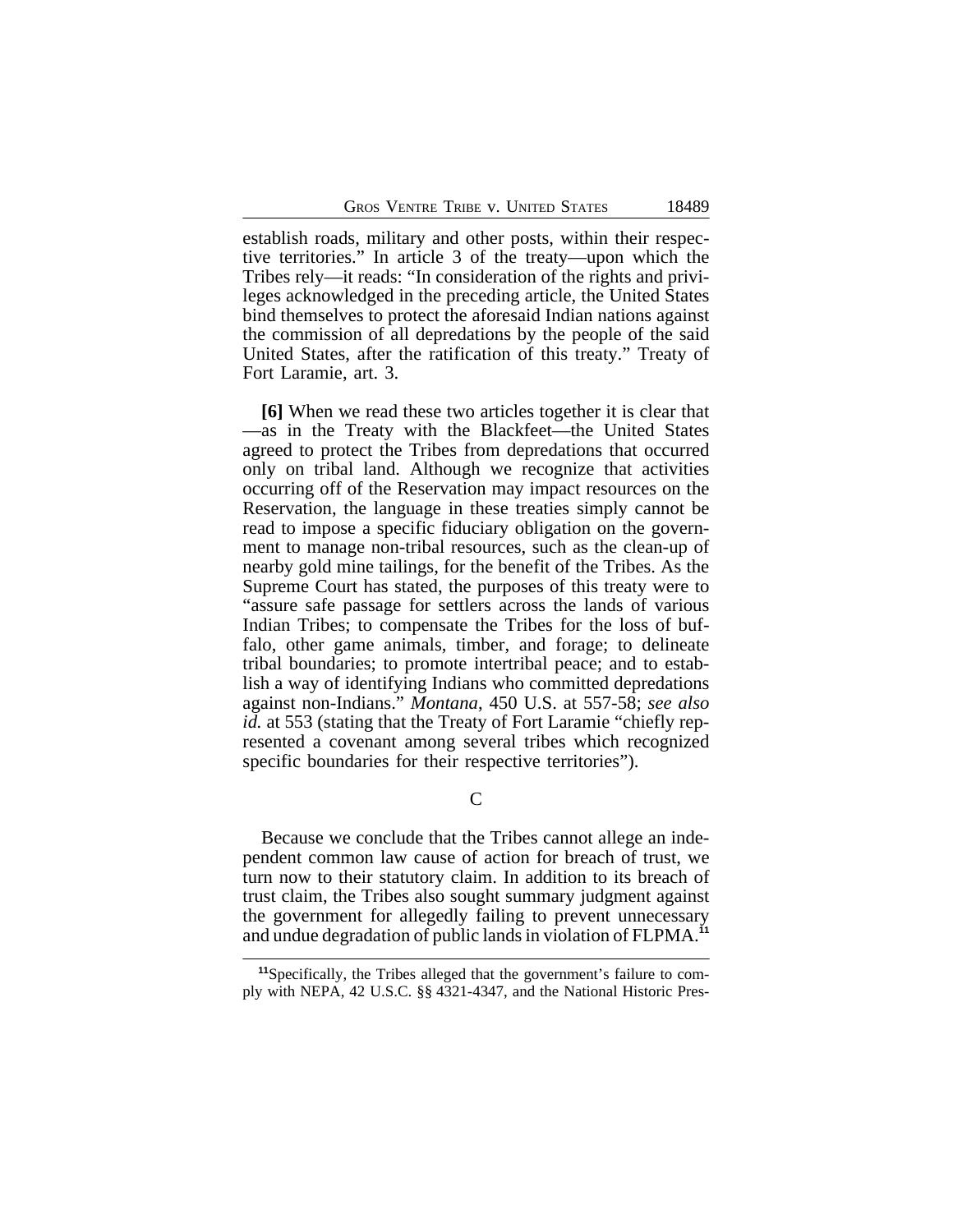The FLPMA is primarily procedural in nature, and it does not provide a private right of action. *Ctr. for Biological Diversity v. Veneman,* 394 F.3d 1108, 1111 (9th Cir. 2005). Therefore, the Tribes sought relief under § 706(1) of the APA for failure to act.

**[7]** In *Norton v. Southern Utah Wilderness Alliance*, 542 U.S. 55 (2004), the Supreme Court stated that "[a failure to act claim] under [5 U.S.C.] § 706(1) can proceed only where a plaintiff asserts that an agency failed to take a *discrete* agency action that it is *required to take*." *Id.* at 64. As such, courts do not have the authority to "enter general orders compelling compliance with broad statutory mandates." *Id.* at 66. Even assuming that the government has a common law trust obligation that can be tied to its statutorily mandated duties under FLPMA, the Tribes have no basis for arguing that these obligations require the government to take discrete nondiscretionary actions. Therefore, the district court properly dismissed the Tribes' "failure to act" claim for lack of jurisdiction.

**[8]** In so far as the Tribes relied on the APA to assert a claim for relief based on alleged violations of NHPA or NEPA, the district court correctly determined that it lacked jurisdiction. Neither statute provides a private right of action; therefore, the Tribes must rely on the APA to state a claim. *See San Carlos Apache Tribe v. United States*, 417 F.3d 1091, 1098-99 (9th Cir. 2005) (concluding that § 106 of the NHPA does not contain an implied right of action); *Turtle Island Restoration Network v. U.S. Dep't of Commerce*, 438 F.3d 937, 942 (9th Cir. 2006) (recognizing that NEPA does not provide a private right of action). The only "final agency action" that occurred within the six-year statute of limitation period**<sup>12</sup>** is the now-vacated 1996 ROD.**<sup>13</sup>** The district court

ervation Act (NHPA), 16 U.S.C. §§ 470-470x-6, constituted unnecessary and undue degradation.

**<sup>12</sup>**The "general six-year statute of limitations for civil actions brought against the United States, *see* 28 U.S.C. § 2401(a), applies to actions for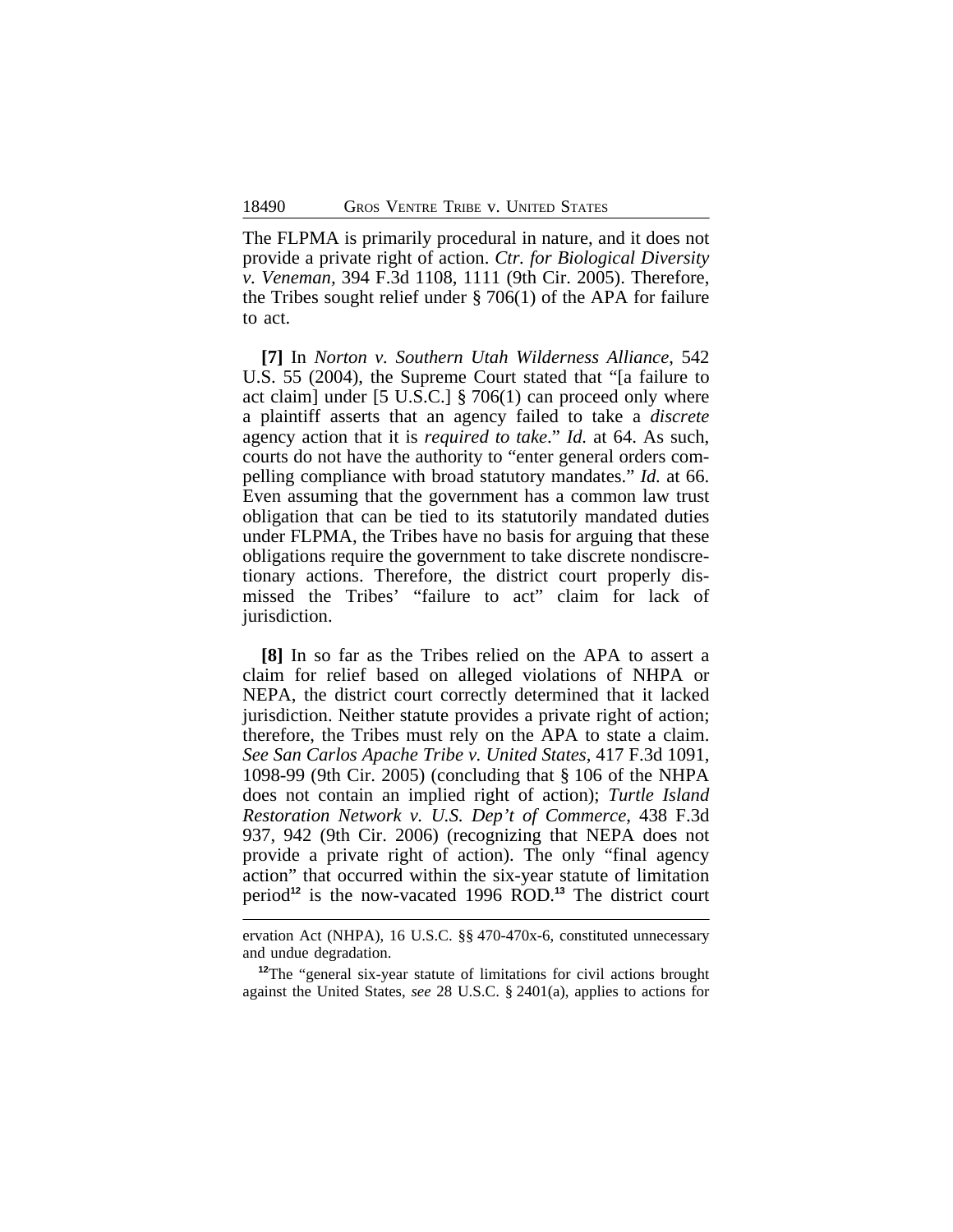properly concluded that because the Tribes could not allege an injury based on the 1996 ROD, they do not have standing to challenge that decision. *See Lujan v. Defenders of Wildlife*, 504 U.S. 555, 560-61 (1992) (stating that standing—at a minimum—requires (1) injury in fact, (2) a causal connection between the injury alleged and the challenged action, and (3) a likelihood that the injury will be redressed by a favorable decision). Therefore, the district court did not have jurisdiction over these APA claims.

#### IV

Finally, the Tribes argue that the district court abused its discretion by granting the government's motion for summary judgment based on a finding that remedies were not available at the conclusion of the liability phase and before the Tribes had an opportunity to present evidence pertaining to possible remedies. In its original order, the district court did state that "although damages have been bifurcated from liability, the lack of an effective remedy for any wrongs committed on the Tribes renders the exercise of judicial power superfluous, and the case moot." However, in its subsequent order, the district court clarified its reasoning. It explained that it chose to reconsider its prior ruling regarding jurisdiction sua sponte, and, because the Tribes did not have standing to challenge the only "final agency action" that had occurred within the applicable statute of limitation, it lacked jurisdiction to consider the Tribes' claims.

**[9]** It is now apparent that the district court did not grant the government's motion for summary judgment based on a lack of any effective remedy. Rather, the district court granted the government's motion because the Tribes' claims were either

judicial review brought pursuant to the [APA]." *Wind River Mining Corp. v. United States*, 946 F.2d 710, 712-13 (9th Cir. 1991).

**<sup>13</sup>**The Tribes do not challenge the 2001 SEIS or 2002 ROD.